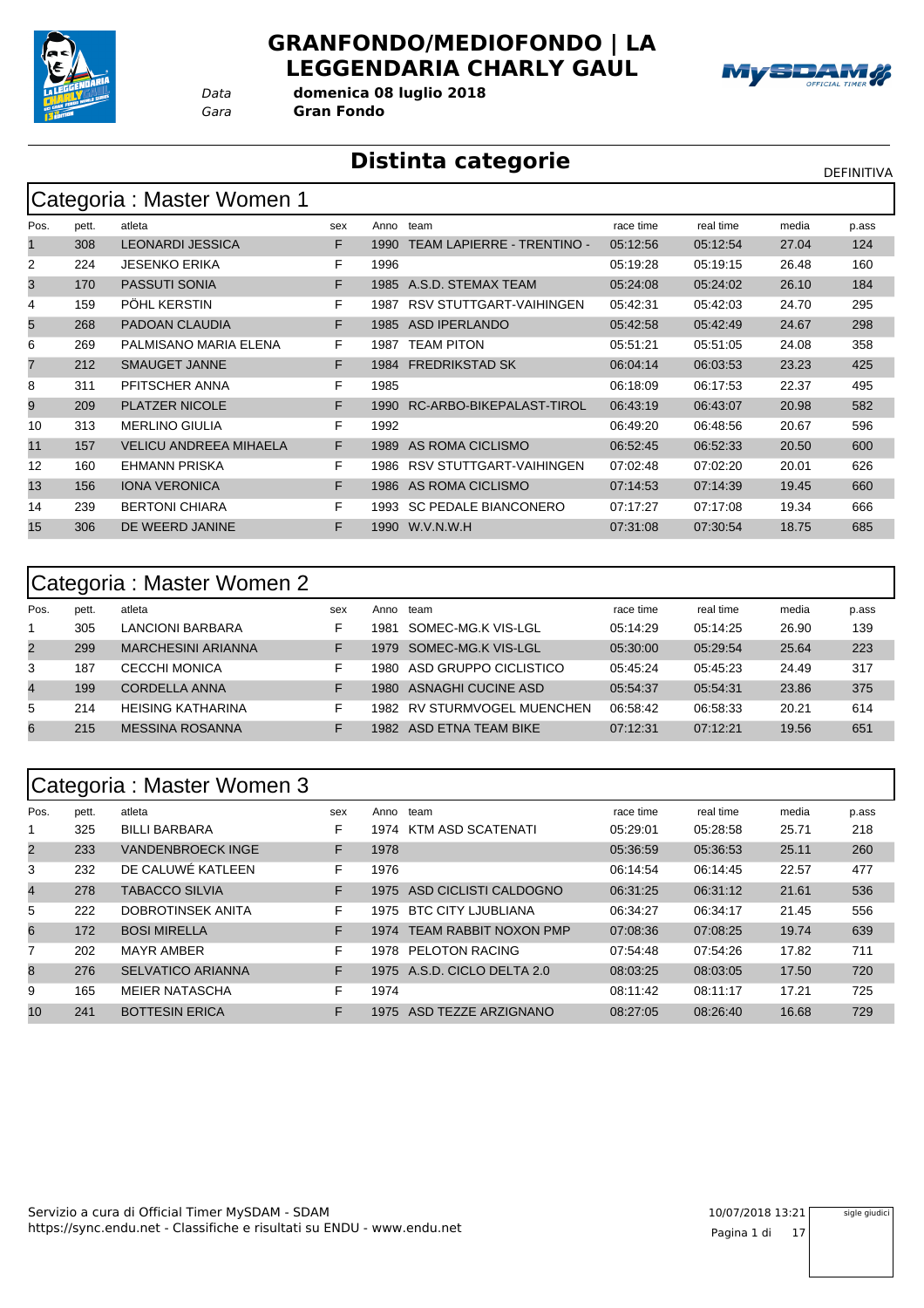#### **Distinta categorie** Distintation of the DEFINITIVA

|                | Categoria: Master Women 4 |                               |     |      |                                 |           |           |       |       |  |  |  |  |
|----------------|---------------------------|-------------------------------|-----|------|---------------------------------|-----------|-----------|-------|-------|--|--|--|--|
| Pos.           | pett.                     | atleta                        | sex | Anno | team                            | race time | real time | media | p.ass |  |  |  |  |
|                | 244                       | CASARIN ALESSANDRA            | F   | 1971 | <b>TEAM ARMISTIZIO ZEROLITE</b> | 06:02:37  | 06:02:24  | 23.33 | 411   |  |  |  |  |
| $\overline{2}$ | 307                       | <b>GARINEI PAOLA</b>          | F   |      | 1972 A.S.D. TEAM MATE'          | 06:03:02  | 06:02:42  | 23.30 | 416   |  |  |  |  |
| 3              | 264                       | <b>MASIERO FLAVIA</b>         | F.  | 1971 | TEAM ARMISTIZIO ZEROLITE        | 06:05:23  | 06:05:13  | 23.15 | 430   |  |  |  |  |
| 4              | 217                       | <b>BALDASSATICI FEDERICA</b>  | F   | 1972 | <b>VELO CLUB PONTEDERA</b>      | 06:10:03  | 06:09:57  | 22.86 | 450   |  |  |  |  |
| 5              | 166                       | MONDAINI MARIA TERESA         | F   | 1970 | CICLI MATTEONI - BIANCHI        | 06:11:29  | 06:11:06  | 22.77 | 457   |  |  |  |  |
| 6              | 178                       | <b>CASADEI CRISTINA</b>       | F.  | 1970 | <b>TEAM AQUILOTTI CERVIA</b>    | 06:13:28  | 06:13:21  | 22.65 | 467   |  |  |  |  |
|                | 329                       | <b>GIANGRANDI CHIARA</b>      | F.  | 1972 | <b>INBICI CYCLING TEAM ASD</b>  | 06:19:58  | 06:19:54  | 22.27 | 502   |  |  |  |  |
| 8              | 257                       | <b>GUATTI ZULIANI CLAUDIA</b> | F   |      | 1972 TEAM ISOLMANT-             | 06:20:12  | 06:19:58  | 22.25 | 503   |  |  |  |  |
| 9              | 183                       | RAVEGNANI VALERIA             | F.  | 1971 | CICLI MATTEONI - BIANCHI        | 06:32:06  | 06:31:41  | 21.58 | 539   |  |  |  |  |
| 10             | 296                       | CAVALLARI ILARIA              | F   | 1971 | VALRENDENABIKE CARISOLO         | 07:06:41  | 07:06:15  | 19.83 | 631   |  |  |  |  |
| 11             | 210                       | <b>FIORETTA SANDRA</b>        | F   | 1971 | LIFE IS BIKE TEAM OSSANA        | 07:20:57  | 07:20:33  | 19.19 | 672   |  |  |  |  |
| 12             | 195                       | <b>TANGHETTI FRANCESCA</b>    | F   |      | 1972 TEAM LODA MILLENIUM        | 07:28:52  | 07:28:30  | 18.85 | 683   |  |  |  |  |

#### Categoria : Master Women 5

| Pos. | pett. | atleta<br>.              | sex<br>$ -$ | Anno | team                      | race time | real time | media | p.ass |
|------|-------|--------------------------|-------------|------|---------------------------|-----------|-----------|-------|-------|
|      | 323   | <b>DEVENYI MADELEINE</b> |             | 1964 | ) CIRCOLO SPORTIVO<br>ASD | 06:46:06  | 06:46:01  | 20.83 | 589   |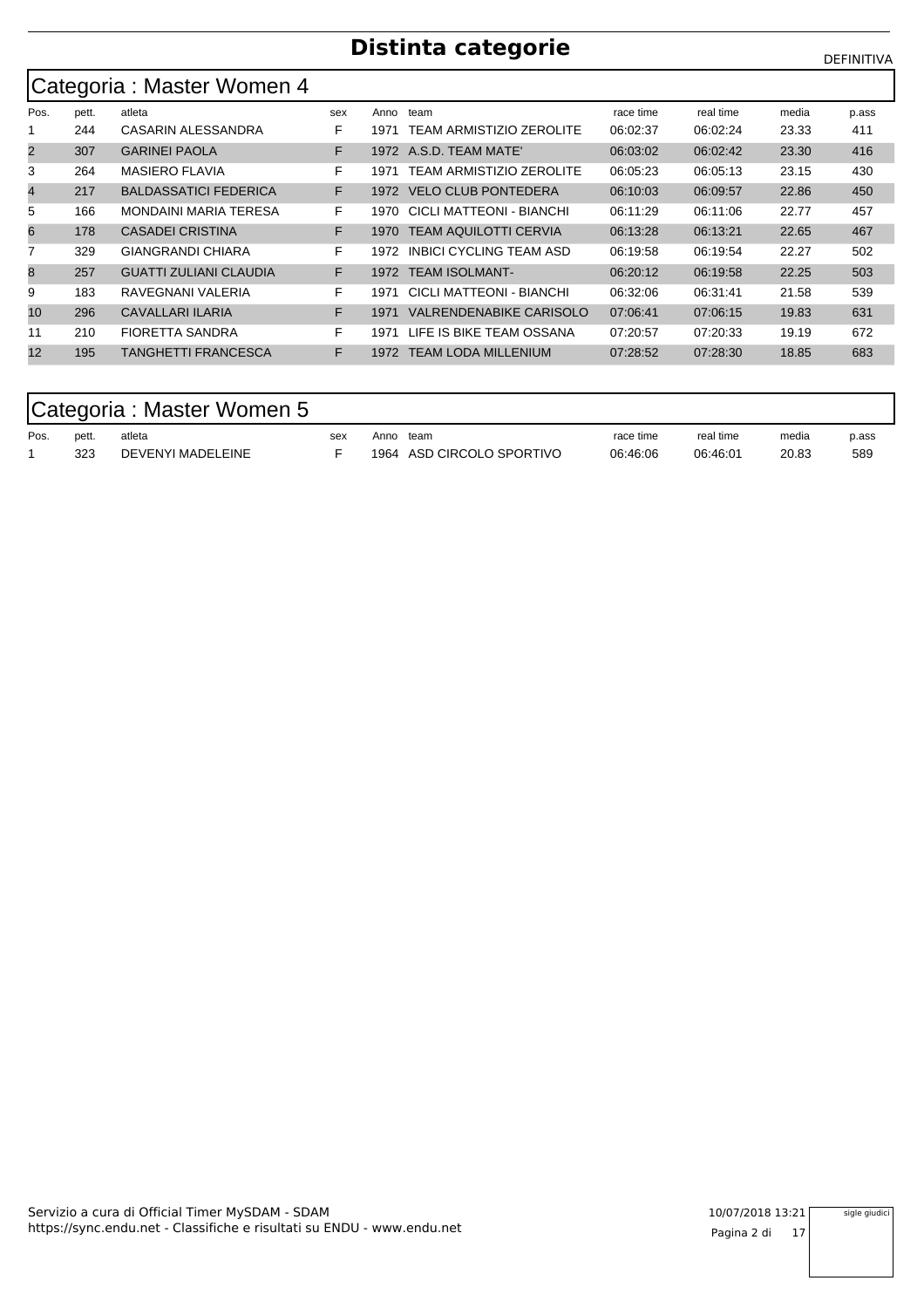|                |       | Categoria: Master 1         |     |      |                              |           |           |       |              |
|----------------|-------|-----------------------------|-----|------|------------------------------|-----------|-----------|-------|--------------|
| Pos.           | pett. | atleta                      | sex |      | Anno team                    | race time | real time | media | p.ass        |
| 1              | 701   | <b>CINI FABIO</b>           | М   | 1988 | ASD CICLI COPPARO            | 04:25:38  | 04:24:55  | 31.85 | $\mathbf{1}$ |
| 2              | 455   | <b>ZEN ENRICO</b>           | М   | 1986 | NEW GREEN PAPER TREK         | 04:26:53  | 04:25:50  | 31.70 | 3            |
| 3              | 458   | ELETTRICO TOMMASO           | М   | 1987 | ASD TEAM CPS CYCLING         | 04:27:35  | 04:26:43  | 31.62 | 4            |
| 4              | 715   | <b>SCOTTI FEDERICO</b>      | М   | 1986 | CANNONDALE-GOBBI-FSA         | 04:29:16  | 04:28:29  | 31.42 | 5            |
| 5              | 476   | <b>TERZI DANIELE</b>        | M   | 1989 | A.S.D. STEMAX TEAM           | 04:35:25  | 04:34:35  | 30.72 | 8            |
| 6              | 714   | <b>MORRONE MARCO</b>        | М   | 1988 | CANNONDALE-GOBBI-FSA         | 04:37:39  | 04:36:54  | 30.47 | 11           |
| $\overline{7}$ | 498   | <b>CESARO ROBERTO</b>       | М   | 1986 | TEAM FALASCA ZAMA GRECO      | 04:41:10  | 04:40:01  | 30.09 | 13           |
| 8              | 454   | PINTON CRISTIAN             | М   |      | 1984 NEW GREEN PAPER TREK    | 04:41:35  | 04:40:40  | 30.04 | 16           |
| 9              | 472   | <b>FRIGNANI DIEGO</b>       | M   |      | 1995 A.S.D. STEMAX TEAM      | 04:41:35  | 04:40:42  | 30.05 | 14           |
| 10             | 637   | ZANICHELLI STEFANO          | м   |      | 1986 TEAM ISOLMANT-          | 04:41:35  | 04:40:42  | 30.04 | 15           |
| 11             | 733   | <b>KOLLERT MICHAL</b>       | M   | 1984 | <b>HERE TO WIN TEAM</b>      | 04:43:45  | 04:42:50  | 29.82 | 18           |
| 12             | 470   | <b>LAROSSA MARCO</b>        | м   |      | 1993 ASD PEDALE ELETTRICO    | 04:44:33  | 04:43:42  | 29.73 | 19           |
| 13             | 574   | <b>MOLINI ANDREA</b>        | М   |      | 1991 A.S.D.TEAM FRIULI       | 04:45:14  | 04:44:29  | 29.66 | 20           |
| 14             | 469   | LORENZINI PIERO             | М   | 1995 | ASD GIANLUCA FAENZA TEAM     | 04:45:48  | 04:45:10  | 29.60 | 22           |
| 15             | 670   | <b>GIORDANO ENRICO</b>      | М   |      | 1984 A.S.D. TEAM SYNTEC OMAP | 04:48:39  | 04:47:35  | 29.31 | 26           |
| 16             | 766   | <b>COLONE FEDERICO</b>      | М   |      | 1994 ASD ROCCASECCA BIKE     | 04:49:17  | 04:48:29  | 29.24 | 27           |
| 17             | 726   | DE CARLI ALBERTO            | M   | 1985 | <b>TEAM DAMA CYCLING</b>     | 04:49:35  | 04:48:49  | 29.22 | 28           |
| 18             | 437   | <b>CHIMINELLO ANDREA</b>    | м   |      | 1988 SPEZZOTTO BIKE TEAM     | 04:51:30  | 04:50:44  | 29.02 | 31           |
| 19             | 570   | LUCIANO ADRIANO             | М   | 1998 | <b>CAVALIEREBICI-CPS</b>     | 04:51:42  | 04:51:04  | 29.00 | 32           |
| 20             | 696   | <b>ANTONIAZZI MATTEO</b>    | м   |      | 1988 A.S.D. TRZ CYCLING TEAM | 04:52:10  | 04:51:30  | 28.96 | 35           |
| 21             | 621   | <b>CALLIARI FILIPPO</b>     | М   | 1990 | <b>BIEMME GARDA SPORT</b>    | 04.52:44  | 04:51:58  | 28.90 | 37           |
| 22             | 650   | MAZZUCCO ANDREA             | м   | 1985 | <b>BIEMME GARDA SPORT</b>    | 04:52:44  | 04:52:00  | 28.90 | 36           |
| 23             | 494   | <b>IARLORI MARCO</b>        | M   | 1989 | ASD CENTRO FAI DA TE         | 04:53:27  | 04:52:29  | 28.83 | 39           |
| 24             | 741   | <b>CZAPLA MICHAL</b>        | м   |      | 1994 AGROCHEST               | 04:54:42  | 04:54:01  | 28.71 | 40           |
| 25             | 736   | NIGRO DOMENICO ANTONIO      | М   |      | 1984 ASD TEAM CICLOAMATORI   | 04:56:12  | 04:55:05  | 28.56 | 48           |
| 26             | 680   | <b>BALZI CRISTIAN</b>       | М   | 1987 | <b>TEAM SOLURA</b>           | 04.55.52  | 04:55:12  | 28.60 | 44           |
| 27             | 654   | <b>MUSCAS DANIELE</b>       | М   | 1987 | ASD FERRARA CICLISMO ACSI    | 04:56:35  | 04:55:27  | 28.53 | 51           |
| 28             | 430   | MAMMARELLA GRAZIANO         | М   | 1988 | <b>TEAM LEVANTE</b>          | 04:56:24  | 04:55:31  | 28.54 | 49           |
| 29             | 497   | <b>BARBIERI LORENZO</b>     | M   | 1991 | <b>TEAM 2 RUOTE GIUSSANO</b> | 04:56:59  | 04:55:47  | 28.49 | 53           |
| 30             | 592   | <b>RESTA CESARE FILIPPO</b> | м   |      | 1994 ASD PEDALE ELETTRICO    | 04:58:35  | 04:57:22  | 28.34 | 60           |
| 31             | 513   | <b>MARENCO LEONARDO</b>     | М   |      | 1992 ASD TEAM BIKE PALOMBARA | 04:58:13  | 04:57:23  | 28.37 | 57           |
| 32             | 426   | NARDECCHIA CRISTIAN         | м   |      | 1984 USC TEAM NARDECCHIA     | 04:58:29  | 04:57:48  | 28.34 | 59           |
| 33             | 757   | <b>MACRI' DARIO</b>         | М   |      | 1984 ASD TEAM MP FILTRI      | 04:58:35  | 04:57:58  | 28.33 | 61           |
| 34             | 575   | POZZECCO DANIEL             | М   |      | 1990 EPPINGER TEAM           | 04:59:57  | 04:58:57  | 28.21 | 64           |
| 35             | 520   | MAZZERO MATTEO              | M   |      | 1997 EL CORIDOR TEAM         | 05:00:16  | 04:59:24  | 28.18 | 65           |
| 36             | 716   | ZANOTTI GIANLUCA            | М   |      | 1991 CANNONDALE-GOBBI-FSA    | 05:01:50  | 05:01:04  | 28.03 | 67           |
| 37             | 477   | CANFORA VINCENZO            | M   |      | 1984 ESSERE A.S.D. A R.L.    | 05:02:02  | 05:01:24  | 28.01 | 68           |
| 38             | 626   | <b>CIRRI MATTEO</b>         | М   |      | 1990 TEAM PASSION FAENTINA   | 05:02:55  | 05:02:09  | 27.93 | 70           |
| 39             | 561   | CAMEROTTO MATTEO            | M   |      | 1992 G.S. STABIUZZO          | 05:03:22  | 05:02:15  | 27.89 | 73           |
| 40             | 566   | <b>FACCO GABRIELE</b>       | М   |      | 1986 EPPINGER TEAM           | 05:03:35  | 05:02:37  | 27.87 | 75           |
| 41             | 771   | <b>FORNACIARI STEFANO</b>   | M   |      | 1987 NEW MOTOR BIKE A.S.D.   | 05:03:57  | 05:03:13  | 27.83 | 76           |
| 42             | 647   | <b>BASSIS FEDERICO</b>      | М   |      | 1991 CIOCC RACING TEAM       | 05:04:45  | 05:03:45  | 27.76 | 83           |
| 43             | 434   | RIGATTI ALESSANDRO          | M   |      | 1984 SKT 7.8                 | 05:05:15  | 05:04:14  | 27.72 | 85           |
| 44             | 560   | <b>BOLE MIRAN</b>           | М   |      | 1987 EPPINGER TEAM           | 05:06:09  | 05:05:08  | 27.63 | 87           |
| 45             | 492   | <b>BONGIOVANNI COSIMO</b>   | M   |      | 1987 ASD VELO CLUB RACING    | 05:06:43  | 05:05:48  | 27.58 | 88           |
| 46             | 500   | <b>BERTI GIANLUCA</b>       | М   |      | 1992 ASD CICLISMO MONTECCHIO | 05:07:48  | 05:06:59  | 27.49 | 93           |
| 47             | 616   | <b>FINELLO MATTEO</b>       | M   |      | 1996 ASD TEZZE ARZIGNANO     | 05:08:06  | 05:06:59  | 27.46 | 95           |
| 48             | 738   | <b>TARQUINI FABIO</b>       | М   |      | 1987 ASD TORMATIC PEDALE     | 05:08:18  | 05:07:38  | 27.44 | 96           |
| 49             | 481   | <b>AGATI CRISTIANO</b>      | M   |      | 1984 AGLIANA CICLISMO A.S.D. | 05:09:19  | 05:08:21  | 27.35 | 104          |
| 50             | 585   | RUFFO ALESIO                | М   | 1987 |                              | 05:11:47  | 05:10:54  | 27.13 | 110          |
| 51             | 607   | <b>MAGAROTTO ALESSIO</b>    | M   |      | 1996 PETRARCA BIKE           | 05:11:58  | 05:11:00  | 27.12 | 111          |
| 52             | 719   | <b>GOZZI CRISTIAN</b>       | М   |      | 1987 SPORTISSIMO G.S. A.D.   | 05:12:28  | 05:11:17  | 27.08 | 118          |
| 53             | 429   | <b>BARBIERI RICCARDO</b>    | М   |      | 1997 CICLISTICA SALSESE      | 05:12:33  | 05:11:39  | 27.07 | 120          |

https://sync.endu.net - Classifiche e risultati su ENDU - www.endu.net Servizio a cura di Official Timer MySDAM - SDAM 10/07/2018 13:21

#### sigle giudici

Pagina 3 di 17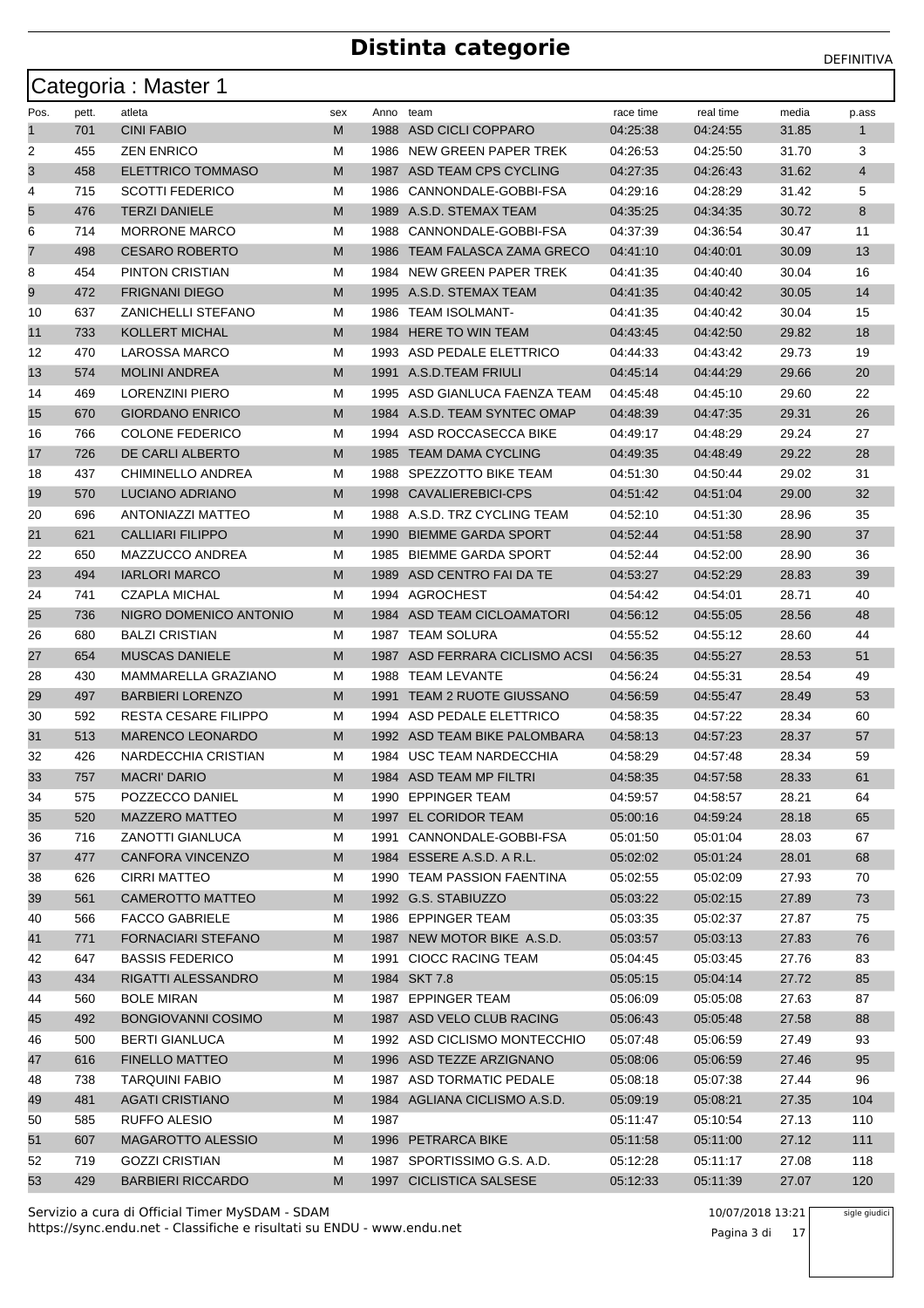|      |       | Categoria: Master 1         |     |           |                                 |           |           |       |       |
|------|-------|-----------------------------|-----|-----------|---------------------------------|-----------|-----------|-------|-------|
| Pos. | pett. | atleta                      | sex | Anno team |                                 | race time | real time | media | p.ass |
| 54   | 761   | <b>BARBAGALLO SALVATORE</b> | M   |           | 1985 ASD IL PEDALE NEL CUORE    | 05:12:19  | 05:11:44  | 27.09 | 116   |
| 55   | 447   | LE DREN TOM                 | м   |           | 1995 ETOILE CYCLISTE DE         | 05:13:42  | 05:12:51  | 26.97 | 129   |
| 56   | 543   | <b>GASPERINI ANDREA</b>     | M   | 1985      | CARINA - BRAO CAFFE'            | 05:13:55  | 05:13:20  | 26.95 | 134   |
| 57   | 533   | <b>GRIMAZ STEFANO</b>       | м   | 1989      | A.S.D TEAM ENERGY BIKE          | 05:15:26  | 05:14:15  | 26.82 | 145   |
| 58   | 464   | <b>CAPPELLI MATTEO</b>      | M   | 1986      | <b>CICLI MATTEONI - BIANCHI</b> | 05:14:59  | 05:14:20  | 26.86 | 142   |
| 59   | 708   | <b>FORNI GIANLUCA</b>       | м   | 1990      | NUOVA CORTI RACING TEAM         | 05:15:14  | 05:14:21  | 26.84 | 144   |
| 60   | 660   | PALAZZO MARIO               | M   | 1986      | <b>EQUILIBRIO URBANO MILANO</b> | 05:16:17  | 05:15:04  | 26.75 | 148   |
| 61   | 608   | <b>MAGGI GIOVANNI</b>       | м   |           | 1991 ASD FP RACE                | 05:19:04  | 05:18:25  | 26.52 | 157   |
| 62   | 605   | <b>GUALENI GIACOMO</b>      | M   |           | 1991 TEAM SOLURA                | 05:19:15  | 05:18:33  | 26.50 | 158   |
| 63   | 403   | PASQUALI DAVIDE             | М   |           | 1985 TEAM DE ROSA SANTINI       | 05:20:27  | 05:19:46  | 26.40 | 165   |
| 64   | 763   | <b>DEGASPERI NICOLA</b>     | M   |           | 1998 NEW TEAM ASD               | 05:20:47  | 05:20:06  | 26.37 | 166   |
| 65   | 462   | <b>SCHINNER ANDREAS</b>     | М   | 1985      | RC ARBO BIKEPALST TIROL         | 05:21:24  | 05:20:33  | 26.32 | 171   |
| 66   | 689   | <b>CASSONI ROBERTO</b>      | M   |           | 1988 A.S.D. G.S PEDALE          | 05:21:27  | 05:20:49  | 26.32 | 172   |
| 67   | 440   | LIPPOLD MARCUS              | м   | 1984      |                                 | 05:22:02  | 05:21:14  | 26.27 | 174   |
| 68   | 739   | <b>COMETTI FEDERICO</b>     | M   |           | 1984 GS SPORTISSIMO             | 05:22:11  | 05:21:16  | 26.26 | 175   |
| 69   | 527   | <b>MEIJER JOS</b>           | м   |           | 1984 CS030                      | 05:22:29  | 05:21:28  | 26.23 | 176   |
| 70   | 729   | <b>GRUBER THOMAS</b>        | M   |           | 1996 VELO LOUNGE LINZ-SV        | 05:22:45  | 05:21:38  | 26.21 | 178   |
| 71   | 754   | <b>ORLANDI LUCA</b>         | М   |           | 1984 TEAM PITON                 | 05:24:06  | 05:22:56  | 26.10 | 183   |
| 72   | 672   | <b>LENTINI GAETANO</b>      | M   |           | 1988 A.S.D. CICLO DELTA 2.0     | 05:23:49  | 05:23:12  | 26.13 | 182   |
| 73   | 427   | LEVACHER THIBAULT           | м   | 1990      |                                 | 05:24:29  | 05:23:29  | 26.07 | 186   |
| 74   | 525   | <b>BRUNORI GIACOMO</b>      | M   |           | 1992 TEAM FAUSTO COPPI          | 05:24:21  | 05:23:40  | 26.08 | 185   |
| 75   | 764   | LAPPANO ETTORE              | М   | 1989      | GIGABIKE                        | 05:24:56  | 05:23:59  | 26.04 | 188   |
| 76   | 664   | PORCELLI DENNIS             | M   |           | 1984 ATHLETIC CLUB MERANO       | 05:25:45  | 05:25:00  | 25.97 | 195   |
| 77   | 651   | <b>MEDEGHINI CHRISTIAN</b>  | М   |           | 1984 FLANDRES LOVE -            | 05:26:05  | 05:25:21  | 25.95 | 198   |
| 78   | 432   | <b>VALERI SIMONE</b>        | M   |           | 1984 ASD AVIS FRECCE AZZURRE    | 05:28:14  | 05:27:35  | 25.78 | 211   |
| 79   | 528   | BIEWALD ALEXANDER           | м   |           | 1990 RSV HACHINGER TAL          | 05:28:56  | 05:27:46  | 25.72 | 214   |
| 80   | 471   | <b>CICIONE ANDREA</b>       | M   |           | 1988 A.S.D. STEMAX TEAM         | 05:28:46  | 05:27:53  | 25.73 | 213   |
| 81   | 446   | <b>HABERLEN NINO</b>        | м   |           | 1985 RSV STUTTGART-VAIHINGEN    | 05:29:06  | 05:28:05  | 25.71 | 220   |
| 82   | 474   | PONZO PAOLO                 | M   |           | 1988 A.S.D. STEMAX TEAM         | 05:28:58  | 05:28:07  | 25.72 | 215   |
| 83   | 581   | <b>MAESTRI MATTEO</b>       | м   |           | 1986 A.S.D. CICLO ESTENSE       | 05:30:01  | 05:29:12  | 25.64 | 224   |
| 84   | 613   | DE FELICE ANTONIO           | M   | 1989      | ATHLETIC CLUB MERANO            | 05:30:29  | 05:29:44  | 25.60 | 227   |
| 85   | 420   | <b>MARTININI MARCO</b>      | м   |           | 1991 PIESSE CYCLING TEAM        | 05:32:42  | 05:31:46  | 25.43 | 240   |
| 86   | 422   | FURIOSI NICOLÒ              | M   |           | 1990 DT BIANCHI                 | 05:32:47  | 05:31:51  | 25.42 | 241   |
| 87   | 720   | DE WEERD KLAAS              | м   |           | 1986 W.V.N.W.H                  | 05:33:11  | 05:32:18  | 25.39 | 244   |
| 88   | 674   | DALLI CANI ANDREA           | M   |           | 1987 ASD TEZZE ARZIGNANO        | 05:33:52  | 05:32:43  | 25.34 | 249   |
| 89   | 539   | <b>SCALA STEFANO</b>        | М   |           | 1984 ASD TEAM DUAL BIKE CANTU'  | 05:33:39  | 05:32:54  | 25.36 | 247   |
| 90   | 578   | LAH GREGOR                  | M   | 1990      |                                 | 05:34:56  | 05:34:01  | 25.26 | 254   |
| 91   | 415   | <b>BROOME NICHOLAS</b>      | M   | 1990      |                                 | 05:37:00  | 05:35:53  | 25.10 | 261   |
| 92   | 675   | <b>DEI GIACOMO</b>          | M   |           | 1984 SPORTISSIMO G.S. A.D.      | 05:37:24  | 05:36:45  | 25.08 | 265   |
| 93   | 676   | DOTTI LUCA                  | M   |           | 1988 PALMER CYCLING TEAM        | 05:37:59  | 05:37:07  | 25.03 | 268   |
| 94   | 686   | <b>BRAZZOLOTTO GIUSEPPE</b> | M   |           | 1986 BIKE FACTOR                | 05:41:58  | 05:40:46  | 24.74 | 291   |
| 95   | 724   | <b>FONTANELLI FILIPPO</b>   | М   |           | 1990 SPORTISSIMO G.S. A.D.      | 05:42:46  | 05:42:10  | 24.68 | 296   |
| 96   | 695   | <b>CORRADINI LUIGI</b>      | M   |           | 1988 A.S.D. COOPERATORI         | 05:44:20  | 05:43:32  | 24.57 | 308   |
| 97   | 614   | DIONISI ALBERTO             | м   |           | 1992 A.S.D CLUB CICLI MALINI    | 05:45:23  | 05:44:09  | 24.49 | 316   |
| 98   | 730   | <b>MORSA DENIS</b>          | M   |           | 1987 GCV                        | 05:45:40  | 05:44:36  | 24.48 | 319   |
| 99   | 407   | CAPOFERRI ANDREA            | м   |           | 1985 GIANGIS' TEAM FREE BIKE    | 05:47:06  | 05:46:29  | 24.37 | 327   |
| 100  | 509   | <b>MAGNANI MAURO</b>        | M   |           | 1994 BHS TEAM A.S.D.            | 05:47:55  | 05:47:13  | 24.32 | 329   |
| 101  | 619   | <b>BUSINARO MARCO</b>       | М   | 1991      | <b>CYCLE SPORT ROVIGO</b>       | 05:48:57  | 05:48:04  | 24.24 | 334   |
| 102  | 653   | <b>MOMBELLI FRANCESCO</b>   | M   |           | 1985 TEAM PITON                 | 05:52:08  | 05:51:20  | 24.03 | 364   |
| 103  | 548   | FERRARIO EDOARDO            | м   | 1990      |                                 | 05:53:59  | 05:52:42  | 23.90 | 374   |
| 104  | 752   | <b>TARABINI STEFANO</b>     | M   |           | 1988 TEAM DE ROSA SANTINI       | 05:54:38  | 05:53:40  | 23.86 | 376   |
| 105  | 405   | MAIR ALEXANDER              | м   |           | 1985 RADVEREIN EDELROT LANA     | 05:56:20  | 05:55:23  | 23.74 | 384   |
| 106  | 511   | SALVADORI LEONARDO          | M   |           | 1992 VELO CLUB PONTEDERA        | 05:59:07  | 05:58:20  | 23.56 | 391   |

https://sync.endu.net - Classifiche e risultati su ENDU - www.endu.net Servizio a cura di Official Timer MySDAM - SDAM 10/07/2018 13:21

Pagina 4 di 17

sigle giudici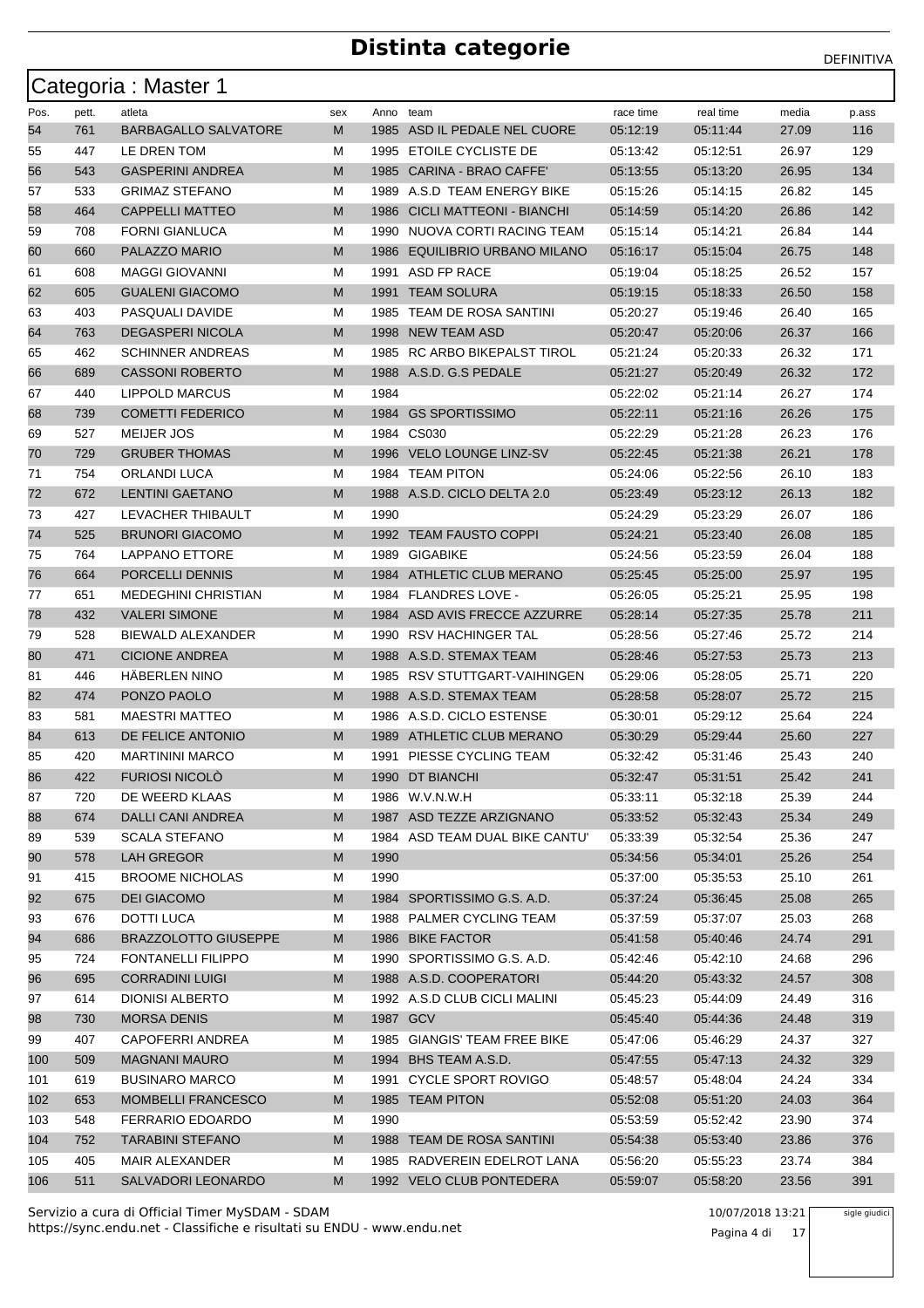| Categoria: Master 1 |       |                           |     |           |                                 |           |           |       |       |  |  |
|---------------------|-------|---------------------------|-----|-----------|---------------------------------|-----------|-----------|-------|-------|--|--|
| Pos.                | pett. | atleta                    | sex | Anno team |                                 | race time | real time | media | p.ass |  |  |
| 107                 | 584   | <b>BAERT DENNIS</b>       | M   | 1986      |                                 | 05:59:31  | 05:58:32  | 23.53 | 392   |  |  |
| 108                 | 516   | <b>HOOGLAND JAIR</b>      | М   |           | <b>1984 KNWU</b>                | 06:00:40  | 05:59:40  | 23.46 | 400   |  |  |
| 109                 | 728   | <b>BELTRAMELLI LUCA</b>   | M   |           | 1984 A.S.D. ANNOPRIMO           | 06:01:34  | 06:00:20  | 23.40 | 405   |  |  |
| 110                 | 564   | <b>CEFUTA TOMAS</b>       | М   |           | 1987 EPPINGER TEAM              | 06:01:30  | 06:00:32  | 23.40 | 404   |  |  |
| 111                 | 417   | <b>BACCHIN ALESSANDRO</b> | M   | 1990      | ENERGIAPURA                     | 06:02:08  | 06:01:08  | 23.36 | 408   |  |  |
| 112                 | 547   | <b>HVIDEBERG ANDERS</b>   | М   |           | 1984 FREDRIKSTAD SK             | 06:03:45  | 06:02:48  | 23.26 | 419   |  |  |
| 113                 | 610   | <b>MANTOVAN ALESSIO</b>   | M   |           | 1989 A.S.D. CICLO DELTA 2.0     | 06:04:02  | 06:03:10  | 23.24 | 421   |  |  |
| 114                 | 457   | ROAT DAVIDE               | М   |           | 1992 A.B.C. EGNA NEUMARKT       | 06:04:52  | 06:03:36  | 23.19 | 426   |  |  |
| 115                 | 683   | <b>BOLZACCHINI SIMONE</b> | M   |           | 1986 CICLI TURRINA ARCMAX       | 06:05:55  | 06:04:51  | 23.12 | 434   |  |  |
| 116                 | 542   | PIEGGER MARTIN            | м   |           | 1992 RC-ARBO-BIKEPALAST-TIROL   | 06:07:48  | 06:07:04  | 23.00 | 442   |  |  |
| 117                 | 661   | PERUSI EDOARDO            | M   | 1985      | <b>TUSCANY GO WELLNESS</b>      | 06:09:08  | 06:08:02  | 22.92 | 447   |  |  |
| 118                 | 522   | <b>CRETTI LUCA</b>        | М   | 1985      | CICLI PERACCHI SOVERE ASD       | 06:09:36  | 06:08:39  | 22.89 | 448   |  |  |
| 119                 | 705   | <b>HARTWIG MAX</b>        | M   | 1999      |                                 | 06:10:17  | 06:09:01  | 22.85 | 453   |  |  |
| 120                 | 441   | <b>JANSSEN GILLES</b>     | м   | 1998      |                                 | 06:12:34  | 06:11:18  | 22.71 | 464   |  |  |
| 121                 | 751   | <b>PANIS TIM</b>          | M   |           | 1985 TOBSENSWORLD               | 06:14:25  | 06:13:21  | 22.60 | 472   |  |  |
| 122                 | 673   | <b>CUNI SIMONE</b>        | М   |           | 1988 ASD BIKERBUSCO             | 06:15:42  | 06:14:25  | 22.52 | 479   |  |  |
| 123                 | 759   | <b>CONFORTI LUCA</b>      | M   | 1986      |                                 | 06:16:02  | 06:15:02  | 22.50 | 481   |  |  |
| 124                 | 448   | <b>STASSEN ROB</b>        | M   | 1993      |                                 | 06:16:58  | 06:15:42  | 22.44 | 490   |  |  |
| 125                 | 537   | SOPRANO CIRO              | M   |           | 1985 ASD PRO PATRIA ARC BUSTO   | 06:17:03  | 06:15:46  | 22.44 | 491   |  |  |
| 126                 | 435   | <b>RICCI FILIPPO</b>      | м   |           | 1988 POLIVALENTE BARBIANO B-    | 06:18:32  | 06:17:54  | 22.35 | 496   |  |  |
| 127                 | 606   | <b>PICCININ NICOLA</b>    | M   | 1997      |                                 | 06:21:03  | 06:20:05  | 22.20 | 508   |  |  |
| 128                 | 707   | <b>TERMINI GIUSEPPE</b>   | м   |           | 1988 ASD ITALIAN ARMY CYCLING   | 06:27:43  | 06:26:33  | 21.82 | 527   |  |  |
| 129                 | 633   | <b>TRABALZA ELIA</b>      | M   |           | 1988 ASD ALL4CYCLING BDC        | 06:31:47  | 06:30:41  | 21.59 | 538   |  |  |
| 130                 | 603   | <b>OSNATO ANDREA</b>      | м   |           | 1991 SC PEDALE BIANCONERO       | 06:39:20  | 06:38:31  | 21.19 | 571   |  |  |
| 131                 | 693   | <b>CERONI DANIELE</b>     | M   |           | 1985 TEAM GLD SERIATE           | 06:53:58  | 06:53:12  | 20.44 | 603   |  |  |
| 132                 | 551   | <b>COLOMBI ALESSANDRO</b> | м   |           | 1989 G.C. CICLI SOPRANI         | 06:57:14  | 06:56:08  | 20.28 | 610   |  |  |
| 133                 | 758   | <b>SAVKOVIC OGNJEN</b>    | M   | 1985      |                                 | 06:58:52  | 06:57:31  | 20.20 | 618   |  |  |
| 134                 | 703   | <b>CONTI ANDREA</b>       | M   | 1996      | <b>GRUPPO SPORTIVO</b>          | 06:58:48  | 06:57:40  | 20.20 | 615   |  |  |
| 135                 | 463   | <b>RIZZO DAMIEN LOUIS</b> | M   | 1985      | <b>CICLI MATTEONI - BIANCHI</b> | 06:58:48  | 06:57:41  | 20.20 | 617   |  |  |
| 136                 | 549   | <b>TRAPANI MARCO</b>      | м   |           | 1986 ASD TEAM VIPER TICINO      | 07:00:02  | 06:58:45  | 20.14 | 620   |  |  |
| 137                 | 687   | <b>BUZZANCA FRANCESCO</b> | M   |           | 1986 GRANDIS RACING TEAM        | 07:14:27  | 07:13:11  | 19.47 | 659   |  |  |
| 138                 | 734   | <b>FILIPPI NICOLA</b>     | М   | 1995      |                                 | 07:14:53  | 07:13:34  | 19.45 | 661   |  |  |
| 139                 | 414   | <b>BIKANOV YURI</b>       | M   |           | 1984 RCF                        | 07:15:22  | 07:14:23  | 19.43 | 662   |  |  |
| 140                 | 643   | ARTEAGA LORENZO           | м   |           | 1995 EQUILIBRIO URBANO MILANO   | 07:17:17  | 07:16:05  | 19.35 | 665   |  |  |
| 141                 | 636   | <b>ZANI ALESSANDRO</b>    | M   |           | 1985 SC PEDALE BIANCONERO       | 07:17:28  | 07:16:13  | 19.34 | 668   |  |  |
| 142                 | 466   | LAURENTIU ILIE            | М   | 1988      | CICLI MATTEONI - BIANCHI        | 07:21:03  | 07:20:00  | 19.18 | 674   |  |  |
| 143                 | 629   | <b>CUCCO SALVATORE</b>    | M   |           | 1991 A.S.D. COOPERATORI         | 07:59:03  | 07:57:47  | 17.66 | 714   |  |  |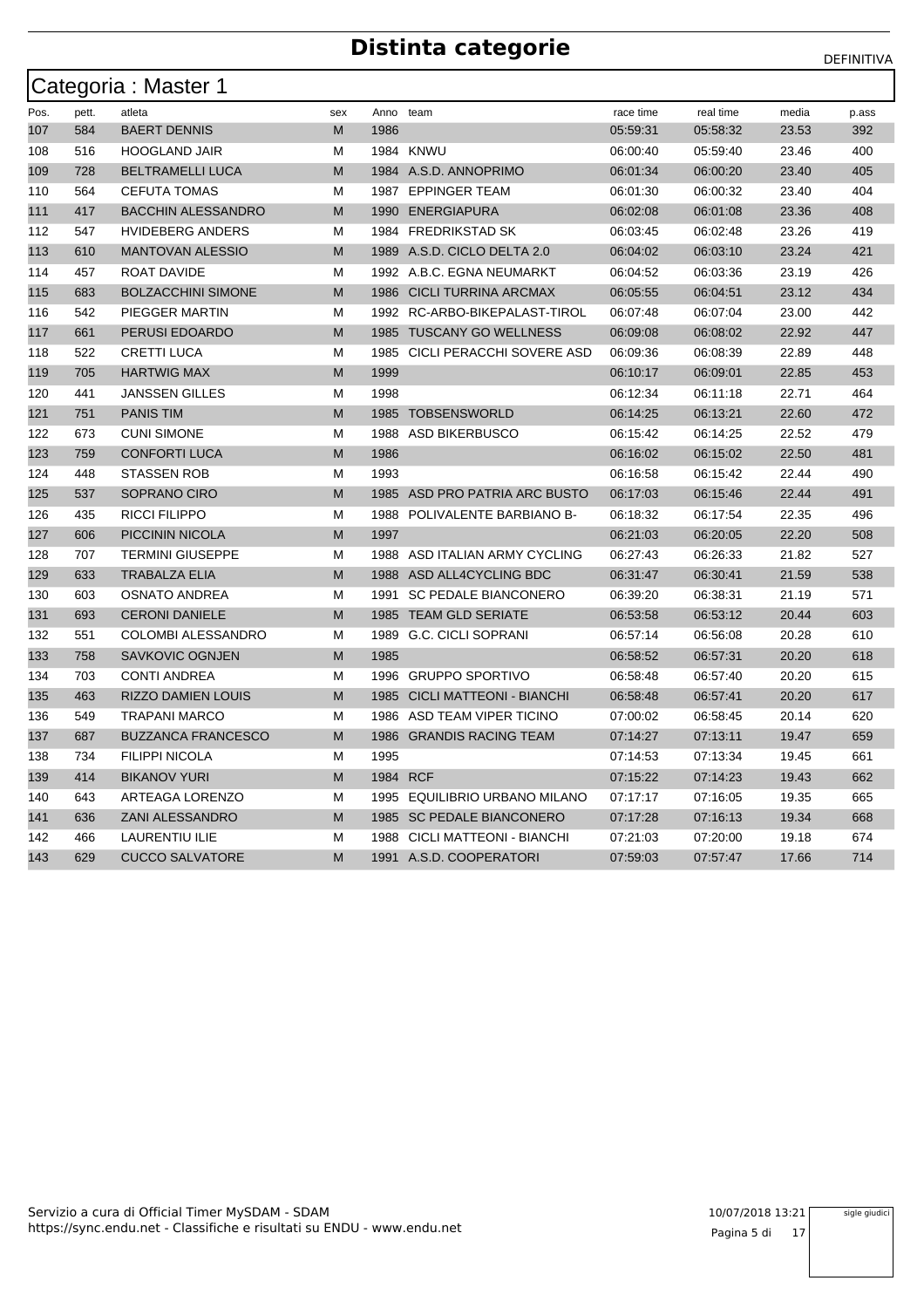|                         |       | Categoria: Master 2             |     |           |                                |           |           |       |                   |
|-------------------------|-------|---------------------------------|-----|-----------|--------------------------------|-----------|-----------|-------|-------------------|
| Pos.                    | pett. | atleta                          | sex | Anno team |                                | race time | real time | media | p.ass             |
| 1                       | 1104  | <b>SALIMBENI LUIGI</b>          | М   |           | 1979 A.S.D. TRZ CYCLING TEAM   | 04:31:55  | 04:30:30  | 31.11 | 6                 |
| $\overline{\mathbf{c}}$ | 1043  | VAN GOOLEN JURGEN               | M   | 1980      |                                | 04:36:50  | 04:35:05  | 30.56 | 9                 |
| 3                       | 943   | <b>MURARO CARLO</b>             | М   |           | 1981 A.S.D. STEMAX TEAM        | 04:37:08  | 04:35:45  | 30.53 | 10                |
| 4                       | 904   | <b>VRECKO FLORIAN</b>           | M   |           | 1982 RSC COUP CYCLE            | 04:40:02  | 04:38:35  | 30.21 | $12 \overline{ }$ |
| 5                       | 981   | PAOLONI GIANLUCA                | М   |           | 1982 ASD TEAM PAOLONI          | 04:42:03  | 04:40:26  | 30.00 | 17                |
| 6                       | 1134  | <b>OSTOLANI IVAN</b>            | M   |           | 1979 CANNONDALE-GOBBI-FSA      | 04:47:43  | 04:46:14  | 29.40 | 23                |
| 7                       | 1115  | <b>TECCHIO ANDREA</b>           | М   |           | 1983 ALE' CIPOLLINI            | 04:50:39  | 04:49:12  | 29.11 | 29                |
| 8                       | 917   | <b>CORUZZI ANDREA</b>           | M   |           | 1979 SCOTT TEAM GRANFONDO      | 04:50:58  | 04:49:35  | 29.08 | 30                |
| 9                       | 921   | <b>BERNINGER MICHAEL</b>        | М   | 1982      |                                | 04:52:54  | 04:51:21  | 28.88 | 38                |
| 10                      | 1029  | <b>BORTOTTO FRANCESCO</b>       | M   |           | 1981 A.S.D.TEAM FRIULI         | 04.55:05  | 04:53:40  | 28.67 | 41                |
| 11                      | 949   | POLLINI FRANCESCO               | М   |           | 1983 ESSERE A.S.D. A R.L.      | 04:55:49  | 04:54:23  | 28.60 | 43                |
| 12                      | 953   | <b>BRACONI LORENZO</b>          | M   |           | 1979 ASD CICLI COPPARO         | 04:56:28  | 04:54:51  | 28.54 | 50                |
| 13                      | 1152  | <b>BOUMANS DIDIER</b>           | M   |           | 1983 TWC MAASLANDSTER          | 04:57:03  | 04:55:30  | 28.48 | 54                |
| 14                      | 1123  | ZARDELLO IVAN                   | М   |           | 1979 SPEZZOTTO BIKE TEAM       | 04:59:08  | 04:57:40  | 28.28 | 62                |
| 15                      | 1162  | <b>ORCAME FABIO</b>             | M   |           | 1982 ASD REDING_CYCLING TEAM   | 04:59:26  | 04:57:54  | 28.25 | 63                |
| 16                      | 1069  | DI LUCA VINCENZO                | М   |           | 1982 TEAM PROF BIKE ANGRI      | 05:04:29  | 05:02:44  | 27.79 | 81                |
| 17                      | 1150  | PLUMER JULIEN                   | M   |           | 1983 JULIEN                    | 05:04:18  | 05:02:46  | 27.80 | 80                |
| 18                      | 971   | <b>CORELLI MARCO</b>            | М   |           | 1981 ASD ROCCASECCA BIKE       | 05:05:06  | 05:03:36  | 27.73 | 84                |
| 19                      | 982   | <b>MARCONI LUCA</b>             | M   |           | 1979 GS SPORTISSIMO            | 05:06:49  | 05:05:21  | 27.57 | 89                |
| 20                      | 933   | ROCCHI DANIEL                   | М   |           | 1983 CICLI MATTEONI - BIANCHI  | 05:07:08  | 05:05:45  | 27.55 | 91                |
| 21                      | 1143  | <b>MENICONI FABIO</b>           | M   |           | 1979 A.S.D. SIENA NEL CUORE    | 05:07:35  | 05:06:07  | 27.51 | 92                |
| 22                      | 928   | <b>BLINKA LUDEK</b>             | М   |           | 1980 CYKLOTEAM MXM HULIN       | 05:09:05  | 05:07:29  | 27.37 | 100               |
| 23                      | 1131  | <b>CENNAMO PIERLUIGI</b>        | M   |           | 1981 CARINA - BRAO CAFFE'      | 05:10:37  | 05:08:54  | 27.24 | 107               |
| 24                      | 1160  | <b>CIECH MANUEL</b>             | М   |           | 1983 TEAM CARPENTARI           | 05:10:53  | 05:09:28  | 27.21 | 109               |
| 25                      | 1092  | <b>MOLON CRISTIAN</b>           | M   |           | 1983 ASD BICIVERDE MONSELICE   | 05:12:17  | 05:10:44  | 27.09 | 115               |
| 26                      | 938   | ZERIUL IGOR                     | М   |           | 1979 ASD RUNNING WORLD         | 05:13:31  | 05:11:42  | 26.99 | 128               |
| 27                      | 930   | <b>IANIERI TONINO VALENTINO</b> | M   |           | 1981 ASD DISOFLEX -            | 05:13:48  | 05:12:15  | 26.96 | 130               |
| 28                      | 948   | <b>MONTI ALESSANDRO</b>         | М   |           | 1982 ESSERE A.S.D. A R.L.      | 05:14:59  | 05:13:33  | 26.86 | 143               |
| 29                      | 1079  | <b>GANASSINI MATTEO</b>         | M   |           | 1979 HIGHROAD TEAM             | 05:16:04  | 05:14:25  | 26.77 | 147               |
| 30                      | 1062  | COGNOLATO NICOLA                | М   |           | 1980 A.S.D.TEAM FRIULI         | 05:16:33  | 05:14:51  | 26.73 | 150               |
| 31                      | 960   | <b>BERNARDINI LORENZO</b>       | M   |           | 1982 A. S. D. CYCLING TEAM     | 05:16:38  | 05:15:09  | 26.72 | 151               |
| 32                      | 1135  | <b>FAGGI FRANCESCO</b>          | М   |           | 1979 A.S.D. CICLI COPPARO-     | 05:17:45  | 05:16:19  | 26.62 | 154               |
| 33                      | 999   | <b>MARINI MIRKO</b>             | M   |           | 1983 A.S.D. CICLOSPORT         | 05:17:51  | 05:16:25  | 26.62 | 156               |
| 34                      | 1144  | ROSSO ANDREA                    | M   |           | 1980 RODMAN AZIMUT SQUADRA     | 05:19:39  | 05:18:05  | 26.47 | 162               |
| 35                      | 911   | PARODI ROBERTO                  | M   |           | 1980 ALBISOLA BIKE             | 05:20:10  | 05:18:23  | 26.42 | 164               |
| 36                      | 909   | SOFIA LUCA VALENTINO            | М   |           | 1983 MIGLIARO LA COMETA        | 05:20:02  | 05:18:35  | 26.43 | 163               |
| 37                      | 1001  | <b>DUCA FABRIZIO</b>            | M   |           | 1982 SCV SQUADRA CORSE         | 05:21:07  | 05:19:30  | 26.35 | 170               |
| 38                      | 992   | ZUCAL MAURIZIO                  | М   |           | 1982 A.S.D TEAM ENERGY BIKE    | 05:22:35  | 05:20:56  | 26.23 | 177               |
| 39                      | 1077  | <b>GAETTI ANDREA</b>            | M   |           | 1982 POLISPORTIVA AVIS OSTIANO | 05:24:58  | 05:23:20  | 26.03 | 189               |
| 40                      | 1049  | BENEDETTI CARLO                 | M   |           | 1981 VITAMINSTORE SPATHA TEAM  | 05:25:19  | 05:23:39  | 26.01 | 192               |
| 41                      | 1142  | MENEGHINI ALESSANDRO            | M   |           | 1980 ASD GB JUNIOR TEAM        | 05:25:15  | 05:23:44  | 26.01 | 191               |
| 42                      | 1139  | <b>BIASIOLI ANDREA</b>          | М   |           | 1983 TEAM TODESCO              | 05:25:36  | 05:24:11  | 25.98 | 194               |
| 43                      | 1033  | <b>GOLOB ROK</b>                | M   |           | 1981 JB TEAM NOVO MESTO        | 05:26:04  | 05:24:31  | 25.95 | 197               |
| 44                      | 1051  | <b>BORTOLON MICHELE</b>         | M   |           | 1979 G.S. PRASECCOBIESSE       | 05:27:36  | 05:25:44  | 25.82 | 208               |
| 45                      | 1128  | <b>CHIARI DENIS</b>             | M   |           | 1982 ASD ALL4CYCLING BDC       | 05:27:22  | 05:25:54  | 25.84 | 206               |
| 46                      | 941   | DALPOZZO MARCO                  | M   |           | 1980 A.S.D. IMOLA BIKE         | 05:29:21  | 05:27:58  | 25.69 | 221               |
| 47                      | 1002  | PREVITALI MARCO                 | M   |           | 1981 SCV SQUADRA CORSE         | 05:31:08  | 05:29:31  | 25.55 | 233               |
| 48                      | 985   | PIERINI ALESSANDRO              | М   |           | 1983 TEAM BIKE EMOTION         | 05:31:15  | 05:29:33  | 25.54 | 236               |
| 49                      | 1081  | <b>GASPARINI MATTEO</b>         | M   |           | 1982 TEAM ARMISTIZIO ZEROLITE  | 05:33:25  | 05:31:58  | 25.37 | 246               |
| 50                      | 931   | CASADEI FABIANO                 | M   |           | 1981 ASD H3O RACE TEAM         | 05:34:38  | 05:33:09  | 25.28 | 253               |
| 51                      | 1025  | <b>ERCUMENT BORAN</b>           | M   |           | 1981 PETKIM SPOR KULUBU        | 05:39:30  | 05:37:34  | 24.92 | 275               |
| 52                      | 932   | PAZZAGLINI ALESSANDRO           | М   |           | 1980 ASD H3O RACE TEAM         | 05:40:29  | 05:39:00  | 24.85 | 281               |
| 53                      | 988   | <b>REPPUCCI GIUSEPPE</b>        | M   |           | 1979 A.S.D. CIRCOLO AMATORI    | 05:41:14  | 05:39:32  | 24.79 | 285               |

https://sync.endu.net - Classifiche e risultati su ENDU - www.endu.net Servizio a cura di Official Timer MySDAM - SDAM 10/07/2018 13:21

Pagina 6 di 17

sigle giudici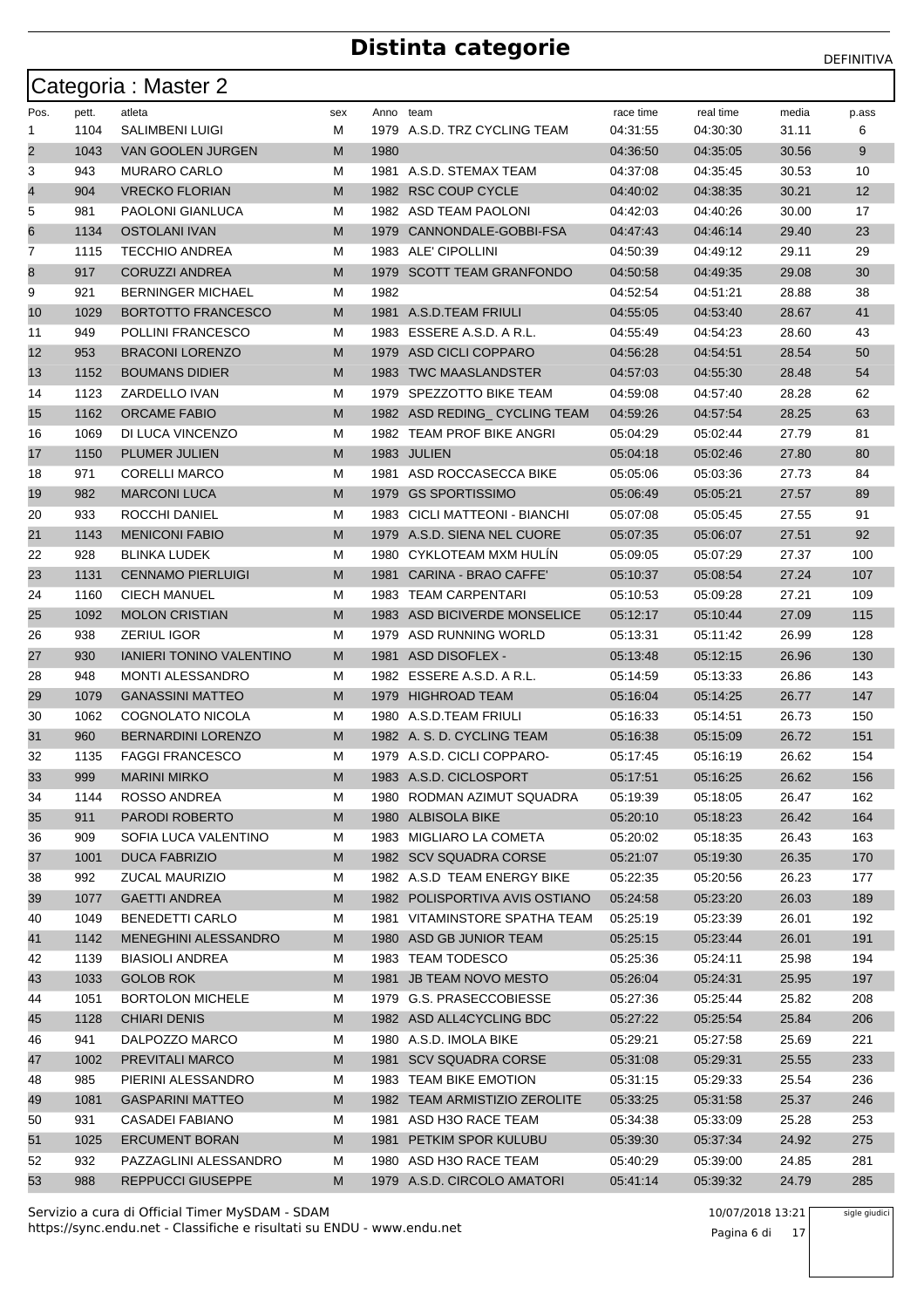|      |       | Categoria : Master 2        |     |           |                               |           |           |       |       |
|------|-------|-----------------------------|-----|-----------|-------------------------------|-----------|-----------|-------|-------|
| Pos. | pett. | atleta                      | sex | Anno team |                               | race time | real time | media | p.ass |
| 54   | 907   | <b>PRATESI ANDREA</b>       | M   |           | 1979 A.S.D. BICIPEDIA         | 05:42:17  | 05:40:48  | 24.72 | 293   |
| 55   | 1055  | <b>BURSI LUCA</b>           | м   |           | 1982 TEAM ARMISTIZIO ZEROLITE | 05:42:57  | 05:41:29  | 24.67 | 297   |
| 56   | 912   | <b>NORIS DAVIDE</b>         | M   |           | 1982 PALMER CYCLING TEAM      | 05:43:37  | 05:41:54  | 24.62 | 301   |
| 57   | 1132  | <b>BERTI DANIELE</b>        | м   |           | 1982 NEW TEAM ASD             | 05:43:58  | 05:42:33  | 24.60 | 304   |
| 58   | 927   | <b>ROEDEN JOS</b>           | M   | 1979      |                               | 05:44:32  | 05:42:48  | 24.55 | 309   |
| 59   | 986   | LEITENSTORFER FLORIAN       | М   | 1979      | RSV HACHINGER TAL             | 05:45:19  | 05:43:32  | 24.50 | 315   |
| 60   | 920   | <b>BASSI RICCARDO</b>       | M   | 1981      | ASD BREN TEAM TRENTO          | 05:48:51  | 05:47:14  | 24.25 | 333   |
| 61   | 1007  | VISCUSO DARIO               | м   |           | 1979 ASD IL PEDALE NEL CUORE  | 05:49:11  | 05:47:41  | 24.23 | 335   |
| 62   | 1041  | <b>TOMBA DANIELE</b>        | M   | 1979      | ATHLETIC CLUB MERANO          | 05:49:36  | 05:47:55  | 24.20 | 338   |
| 63   | 972   | LINI GIANLUCA               | м   |           | 1979 SUPERBA - PROGETTO BICI  | 05:49:55  | 05:48:10  | 24.18 | 344   |
| 64   | 976   | <b>DEBISSCHOP KENNY</b>     | M   | 1981      |                               | 05:49:59  | 05:48:11  | 24.17 | 345   |
| 65   | 1021  | <b>DIJKSTRA GOSWINUS</b>    | М   |           | 1980 CS030                    | 05:50:48  | 05:49:04  | 24.12 | 351   |
| 66   | 1058  | <b>CARAMASCHI FABIO</b>     | M   |           | 1981 A.S.D. COOPERATORI       | 05:50:49  | 05:49:11  | 24.12 | 352   |
| 67   | 1005  | <b>BERGANT ROK</b>          | м   | 1983      |                               | 05:51:07  | 05:49:16  | 24.10 | 354   |
| 68   | 910   | PERUGINI MARCO              | M   | 1980      | PIESSE CYCLING TEAM           | 05:51:31  | 05:49:45  | 24.07 | 360   |
| 69   | 1056  | CANAZZA FABIO               | м   |           | 1983 ASD BICIVERDE MONSELICE  | 05:51:48  | 05:50:14  | 24.05 | 362   |
| 70   | 1010  | <b>QUERINI OMAR</b>         | M   | 1981      | <b>FUNTOS BIKE - NRC</b>      | 05:51:58  | 05:50:26  | 24.04 | 363   |
| 71   | 1099  | PREGNOLATO ANGELO           | М   | 1980      | ASD FERRARA CICLISMO ACSI     | 05:52:50  | 05:51:17  | 23.98 | 366   |
| 72   | 905   | SACCO GIUSEPPE LUCA         | M   | 1980      | ASD COLLI BERICI              | 05:53:18  | 05:51:20  | 23.95 | 370   |
| 73   | 954   | DI CANDIA ALESSANDRO        | м   |           | 1979 A.S.D. GREEN DEVILS TEAM | 05:53:12  | 05:51:45  | 23.95 | 369   |
| 74   | 1045  | <b>ALESSI GAETANO</b>       | M   | 1981      | ASD ITALIAN ARMY CYCLING      | 05:58:09  | 05.56:24  | 23.62 | 389   |
| 75   | 925   | <b>ZUCCO TERENZIO</b>       | м   |           | 1982 G.S. POCCIANTI ACD       | 06:00:12  | 05:58:20  | 23.49 | 397   |
| 76   | 969   | <b>GRUTTAGLIA FRANCESCO</b> | M   |           | 1983 ASD ITALIAN ARMY CYCLING | 06:02:10  | 06:00:26  | 23.36 | 410   |
| 77   | 1119  | <b>TONOLI FABIO</b>         | М   | 1983      | <b>TEAM PITON</b>             | 06:05:44  | 06:04:02  | 23.13 | 432   |
| 78   | 1140  | <b>DABLE PAUL</b>           | M   |           | 1982 PRO VISION RACE TEAM     | 06:06:43  | 06:05:14  | 23.07 | 439   |
| 79   | 1145  | <b>BONFADINI GIANLUIGI</b>  | м   |           | 1982 ASD BIKERBUSCO           | 06:10:35  | 06:08:43  | 22.83 | 456   |
| 80   | 934   | <b>GIORGETTI ALESSANDRO</b> | M   |           | 1982 CICLI MATTEONI - BIANCHI | 06:11:34  | 06:09:45  | 22.77 | 459   |
| 81   | 940   | <b>MAZZOTTI ERIK</b>        | м   |           | 1983 CICLI MATTEONI - BIANCHI | 06:11:29  | 06:10:06  | 22.77 | 458   |
| 82   | 926   | <b>MONTIN DARIO</b>         | M   |           | 1979 G.S. PRASECCOBIESSE      | 06:12:49  | 06:10:57  | 22.69 | 466   |
| 83   | 1039  | <b>NESS FABIAN</b>          | M   | 1983      |                               | 06:14:14  | 06:12:26  | 22.61 | 471   |
| 84   | 923   | PERGAMO ROCCO               | M   | 1979      | ASD ITALIAN ARMY CYCLING      | 06:14:44  | 06:12:59  | 22.58 | 475   |
| 85   | 991   | <b>RAFFL MARIAN</b>         | М   |           | 1980 ARSV VINSCHGAU           | 06:17:27  | 06:15:51  | 22.41 | 492   |
| 86   | 918   | SARTORI DAVIDE              | M   |           | 1981 OLIMPIA CICLISMO A.S.D.  | 06:25:43  | 06:23:57  | 21.93 | 518   |
| 87   | 989   | DIANI MATTEO                | м   |           | 1980 CICLI PERACCHI SOVERE    | 06:25:55  | 06:24:23  | 21.92 | 521   |
| 88   | 979   | <b>IORIATTI DANIELE</b>     | M   |           | 1980 SOCIETA' CICLISTICA      | 06:26:14  | 06:24:35  | 21.90 | 522   |
| 89   | 959   | <b>ALTINI ANDREA</b>        | M   |           | 1979 VORTICE EMOTION BIKE     | 06:26:44  | 06:24:56  | 21.88 | 523   |
| 90   | 1127  | <b>NARDINI LUCA</b>         | M   |           | 1979 GARFAGNANA TEAM CICLI    | 06:27:15  | 06:25:45  | 21.85 | 526   |
| 91   | 1121  | <b>VIALE ANDREA</b>         | м   |           | 1979 ASD RIVIERA BIKE VENEZIA | 06:33:00  | 06:31:21  | 21.53 | 541   |
| 92   | 1157  | <b>ZUCCA DANIELE</b>        | M   |           | 1980 SAN GEO A.S.D.           | 06:33:17  | 06:31:26  | 21.51 | 548   |
| 93   | 1026  | AMMIRABILE FERDINANDO       | M   |           | 1982 ASD TEAM STRABICI        | 06:33:16  | 06:31:27  | 21.51 | 547   |
| 94   | 1008  | PILIA OVIDIO                | M   |           | 1983 G.S. RUNNER A.C.D.       | 06:34:35  | 06:32:45  | 21.44 | 557   |
| 95   | 1103  | SAFFIOTTI SIMONE            | M   |           | 1980 UC CARRE' ASFO           | 06:35:15  | 06:33:34  | 21.40 | 560   |
| 96   | 983   | <b>KRASNIQI ARMEND</b>      | M   | 1981      |                               | 06:43:45  | 06:41:52  | 20.95 | 585   |
| 97   | 1059  | <b>CARRARINI MAURO</b>      | М   |           | 1980 CICLISMO VALCHIAMPO      | 06:45:55  | 06:44:08  | 20.84 | 588   |
| 98   | 955   | <b>GUIDUZZI FRANCESCO</b>   | M   |           | 1979 A.S.D. GREEN DEVILS TEAM | 06:57:59  | 06:56:09  | 20.24 | 612   |
| 99   | 1136  | <b>MORONI LEONARDO</b>      | м   |           | 1983 A.S.D. TRIATHLON PAVESE  | 07:08:22  | 07:06:47  | 19.75 | 638   |
| 100  | 1133  | <b>ZULLI RICCARDO</b>       | M   |           | 1980 SAN GEO A.S.D.           | 07:11:56  | 07:10:03  | 19.59 | 646   |
| 101  | 1019  | MAINETTI ANDREA             | M   | 1980      |                               | 07:13:09  | 07:11:12  | 19.53 | 654   |
| 102  | 1013  | AANNESTAD HARALD            | M   | 1983      |                               | 07:21:02  | 07:19:18  | 19.18 | 673   |
| 103  | 1095  | PERLETTI DANIELE            | м   |           | 1980 S.C. LUPATOTINA          | 07:50:01  | 07:48:10  | 18.00 | 708   |
| 104  | 1163  | <b>TOMASI GIOVANNI</b>      | M   | 1980      |                               | 07:48:58  | 07:48:56  | 18.04 | 706   |
|      |       |                             |     |           |                               |           |           |       |       |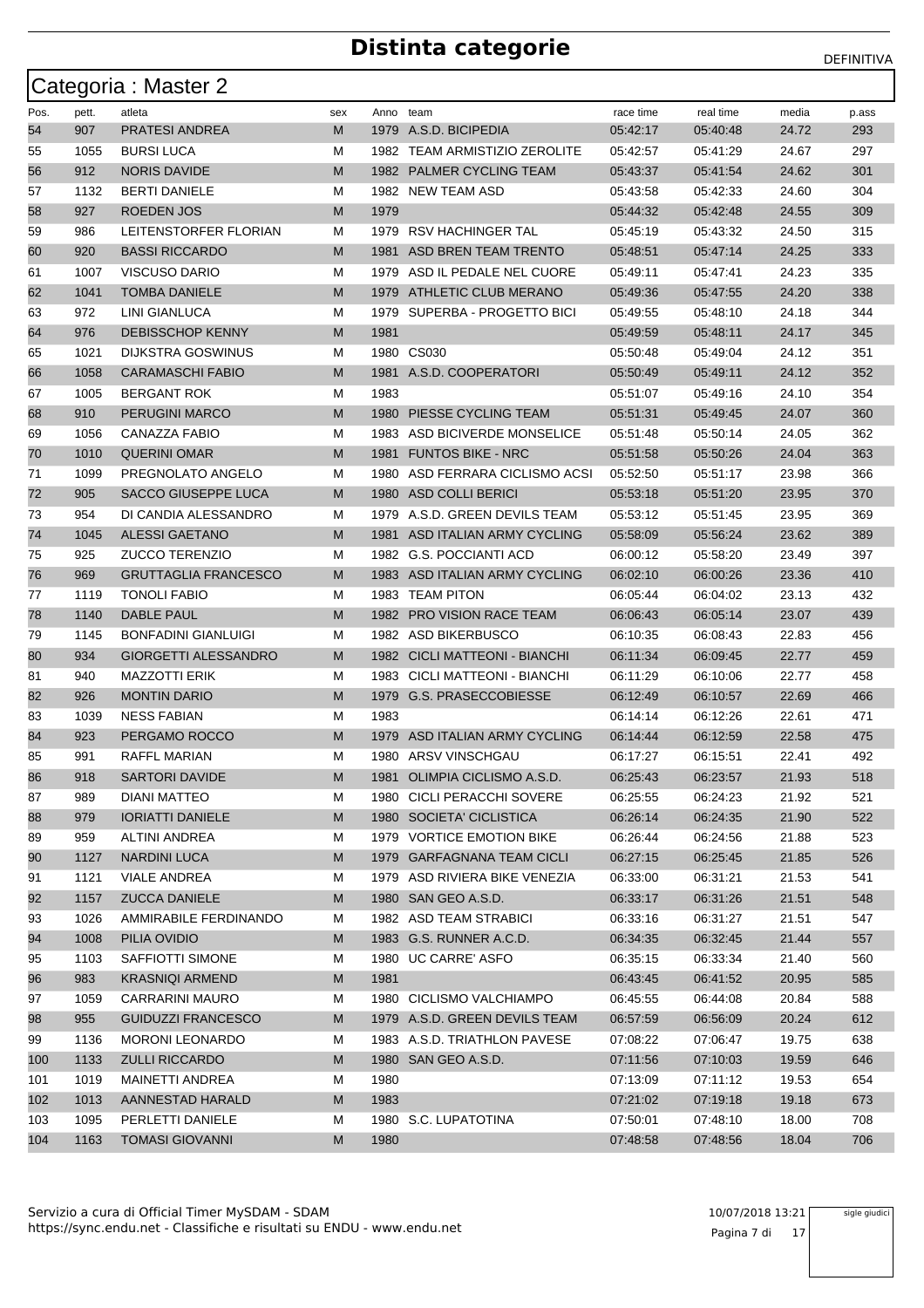|          |              | Categoria: Master 3                          |        |           |                                                       |                      |                      |                |                |
|----------|--------------|----------------------------------------------|--------|-----------|-------------------------------------------------------|----------------------|----------------------|----------------|----------------|
| Pos.     | pett.        | atleta                                       | sex    | Anno team |                                                       | race time            | real time            | media          | p.ass          |
| 1        | 1563         | <b>CECCHINI STEFANO</b>                      | М      |           | 1978 SCOTT TEAM GRANFONDO                             | 04:26:01             | 04:24:01             | 31.80          | $\overline{2}$ |
| 2        | 1455         | ROMANO DOMENICO                              | М      |           | 1975 BIEMME GARDA SPORT                               | 04:32:53             | 04:30:51             | 31.00          | 7              |
| 3        | 1569         | <b>ZANETTI IGOR</b>                          | М      |           | 1978 SCOTT TEAM GRANFONDO                             | 04:45:41             | 04:43:40             | 29.61          | 21             |
| 4        | 1393         | <b>MIRTELLI ANGELO</b>                       | М      |           | 1977 USC TEAM NARDECCHIA                              | 04:48:23             | 04:46:10             | 29.34          | 25             |
| 5        | 1840         | <b>CIOT FABIO</b>                            | М      |           | 1978 A.S.D.TEAM FRIULI                                | 04:51:54             | 04:49:47             | 28.98          | 33             |
| 6        | 1485         | <b>MAGNANI ANDREA</b>                        | М      |           | 1977 A.S.D. COOPERATORI                               | 04:56:44             | 04:54:18             | 28.51          | 52             |
| 7        | 1606         | <b>VAN KERKHOVEN BART</b>                    | М      | 1977      |                                                       | 04:57:53             | 04:55:36             | 28.40          | 55             |
| 8        | 1552         | RIGONI ANDREA                                | М      |           | 1977 FLANDRES LOVE -                                  | 04:58:12             | 04:56:07             | 28.37          | 56             |
| 9        | 1442         | BELLARIA MASSIMILIANO                        | М      |           | 1977 SPEEDWHEELTEAM                                   | 05:01:15             | 04:58:57             | 28.08          | 66             |
| 10       | 1351         | SANTI LEONARDO                               | М      |           | 1978 AGLIANA CICLISMO A.S.D.                          | 05:03:22             | 05:01:04             | 27.89          | 72             |
| 11       | 1354         | RUVOLO ANTONINO                              | М      |           | 1976 A.S.D. IMPERO                                    | 05:03:32             | 05:01:10             | 27.87          | 74             |
| 12       | 1359         | <b>FALASCONI GIORGIO</b>                     | М      |           | 1975 A. S. D. CYCLING TEAM                            | 05:03:16             | 05:01:10             | 27.90          | 71             |
| 13       | 1592         | <b>SKUPKE KRZYSZTOF</b>                      | М      | 1977      |                                                       | 05:04:12             | 05:02:11             | 27.81          | 79             |
| 14       | 1318         | <b>SPEYBROUCK FILIP</b>                      | М      |           | 1976 TEAM DE ROSA SANTINI                             | 05:09:07             | 05:06:26             | 27.37          | 101            |
| 15       | 1591         | PAULETTI ALESSANDRO                          | М      |           | 1975 S.S.D. PEDALE FELTRINO                           | 05:08:58             | 05:06:51             | 27.38          | 99             |
| 16       | 1340         | <b>SBRIGHI MATTEO</b>                        | М      |           | 1974 ESSERE A.S.D. A R.L.                             | 05:09:11             | 05:07:11             | 27.36          | 102            |
| 17       | 1449         | <b>ZANCHI EMANUELE</b>                       | М      |           | 1975 TEAM MORETTI ASD                                 | 05:10:36             | 05:08:31             | 27.24          | 106            |
| 18       | 1561         | <b>VERCIC UROS</b>                           | М      |           | 1975 SD BAM.BI                                        | 05:12:01             | 05:09:50             | 27.11          | 112            |
| 19       | 1568         | <b>MALDARELLI DARIO</b>                      | М      |           | 1974 ASD VEROCA                                       | 05:12:12             | 05:10:10             | 27.10          | 114            |
| 20       | 1390         | D'ERMILIO GIANLUCA                           | М      |           | 1978 ASD CICLI SERINO                                 | 05:12:21             | 05:10:15             | 27.09          | 117            |
| 21       | 1424         | <b>ZOMER ANDERSON</b>                        | М      | 1977      |                                                       | 05:12:43             | 05:10:17             | 27.05          | 122            |
| 22       | 1483         | <b>LUGGIN NORBERT</b>                        | М      |           | 1978 CAMIN BIKE TEAM ASD                              | 05:12:31             | 05:10:24             | 27.07          | 119            |
| 23       | 1589         | <b>NOCENTINI CARLO</b>                       | М      |           | 1974 TEAM FAUSTO COPPI                                | 05:12:36             | 05:10:28             | 27.06          | 121            |
| 24       | 1559         | <b>TRONCONI SIMONE</b>                       | М      | 1975      | CICLISTICA MARINA DI                                  | 05:13:26             | 05:11:21             | 26.99          | 127            |
| 25       | 1358         | <b>VIVI ANDREA</b>                           | М      |           | 1975 TEAM SPACEBIKES                                  | 05:13:53             | 05:11:41             | 26.95          | 132            |
| 26       | 1477         | REGAZZO FEDERICO                             | М      |           | 1975 CANNONDALE-GOBBI-FSA                             | 05:13:54             | 05:11:44             | 26.95          | 133            |
| 27       | 1387         | <b>OTER MITJA</b>                            | М      |           | 1975 KK POSTOJNA                                      | 05:14:27             | 05:11:46             | 26.90          | 138            |
| 28       | 1392         | CZOLLMANN PASCAL                             | М      |           | 1978 PV-TRIATHLON WITTEN                              | 05:14:10             | 05:11:59             | 26.93          | 136            |
| 29       | 1564         | <b>ANTONIOLI MIRKO</b>                       | М      |           | 1976 MICHE-LEGEND-MG.K VIS-LGL                        | 05:14:30             | 05:12:27             | 26.90          | 140            |
| 30       | 1572         | CIACCI ALESSANDRO                            | М      |           | 1978 ASD TEAM INVERCOLOR                              | 05:14:57             | 05:12:52             | 26.86          | 141            |
| 31       | 1367         | <b>GADDONI MATTEO</b>                        | М      |           | 1977 TEAM BIKE INNOVATION                             | 05:17:46             | 05:15:43             | 26.62          | 155            |
| 32       | 1558         | SKOGLAND SØLVE MAGNUS                        | М      |           | 1977 SANDNES SYKLEKLUBB                               | 05:19:17             | 05:17:14             | 26.50          | 159            |
| 33       | 1511         | <b>BISERNA MANUEL</b>                        | M      |           | 1976 FIT FOR YOU S.R.L. S.D.                          | 05:19:35             | 05:17:22             | 26.47          | 161            |
| 34       | 1540         | <b>FRIGOLI GIANLUCA</b>                      | М      |           | 1978 ASD VELO CLUB FIDENZA                            | 05:23:19             | 05:21:11             | 26.17          | 180            |
| 35       | 1319         | BARTALOTTA FRANCESCO                         | M      |           | 1976 ASD CICLISTI DEL POLLINO                         | 05:25:01             | 05:22:56             | 26.03          | 190            |
| 36       | 1326         | <b>GAENS TOM</b>                             | М      | 1977      |                                                       | 05:26:48             | 05:24:14             | 25.89          | 203            |
| 37       | 1597         | MELCHIORETTI PAOLO                           | M      |           | 1975 ASC FORMIGOSA                                    | 05:26:33             | 05:24:26             | 25.91          | 202            |
| 38       | 1301         | ZANOLO MASSIMILIANO                          | М      |           | 1978 TEAM DE ROSA SANTINI                             | 05:27:14             | 05:25:05             | 25.85          | 205            |
| 39       | 1330         | <b>CENCI LUCA</b>                            | M      |           | 1978 ASD H3O RACE TEAM                                | 05:28:12             | 05:26:09             | 25.78          | 210            |
| 40       | 1527         | DALLA COSTA PAOLO                            | M      |           | 1976 NEW TEAM ASD                                     | 05:30:34             | 05:28:25             | 25.59          | 228            |
| 41       | 1576         | POZLER TOMAS                                 | M      |           | 1976 CK LOKOMOTICA                                    | 05:30:49             | 05:28:44             | 25.57          | 229            |
| 42       | 1542         | <b>BALDAN MATTEO</b>                         | М      |           | 1978 ASD GS CICLI STEFANELLI                          | 05:31:07             | 05:28:46             | 25.55          | 232            |
| 43       | 1556         | <b>EVANGELISTI EMILIANO</b>                  | M      |           | 1975 A.S.D. CICLI COPPARO-                            | 05:32:00             | 05:29:51             | 25.48          | 238            |
| 44       | 1590         | <b>BAIS THOMAS</b>                           | M      |           | 1974 TEAM EXECUTIVE VITAMINA                          | 05:32:16             | 05:30:15             | 25.46          | 239            |
| 45       | 1565         | <b>GARDINI CRISTIANO</b>                     | M      |           | 1975 MICHE-LEGEND-MG.K VIS-LGL                        | 05:32:57             | 05:30:57             | 25.41          | 243            |
| 46       | 1406         | <b>NERI GABRIELE</b>                         | М      |           | 1975 ASD ONTRAINO GS                                  | 05:33:23             | 05:31:05             | 25.38          | 245            |
| 47       | 1567         | <b>VAIA MICHELE</b>                          | M      |           | 1975 ASD LA ORSI BIKE                                 | 05:36:19             | 05:33:50             | 25.15          | 259            |
| 48       | 1375         | <b>GRASSMANN OLIVER</b>                      | М      | 1974      |                                                       | 05:37:12             | 05:34:53             | 25.09          | 263            |
| 49       | 1414         | PLIEGER ANDREAS                              | М      | 1976      |                                                       | 05:37:53             | 05:35:39             | 25.04          | 266            |
| 50       | 1577         | RAIEN NEJAD MOJTABA                          | М      |           | 1975 RV STURMVOGEL MUENCHEN                           | 05:38:52             | 05:36:19             | 24.97          | 272            |
| 51       | 1574         | <b>TAGLIAVINI ANDREA</b>                     | M      |           | 1976 UISP COMITATO TERR.LE                            | 05:39:06             | 05:36:32             | 24.95          | 273            |
| 52<br>53 | 1503<br>1315 | GARBELLINI DAVIDE<br><b>CANNAVINA CESINO</b> | M<br>M |           | 1978 ATHLETIC CLUB MERANO<br>1976 PALMER CYCLING TEAM | 05:40:59<br>05:41:44 | 05:38:45<br>05:39:19 | 24.81<br>24.76 | 283<br>287     |
|          |              |                                              |        |           |                                                       |                      |                      |                |                |

https://sync.endu.net - Classifiche e risultati su ENDU - www.endu.net Servizio a cura di Official Timer MySDAM - SDAM 10/07/2018 13:21

Pagina 8 di 17

sigle giudici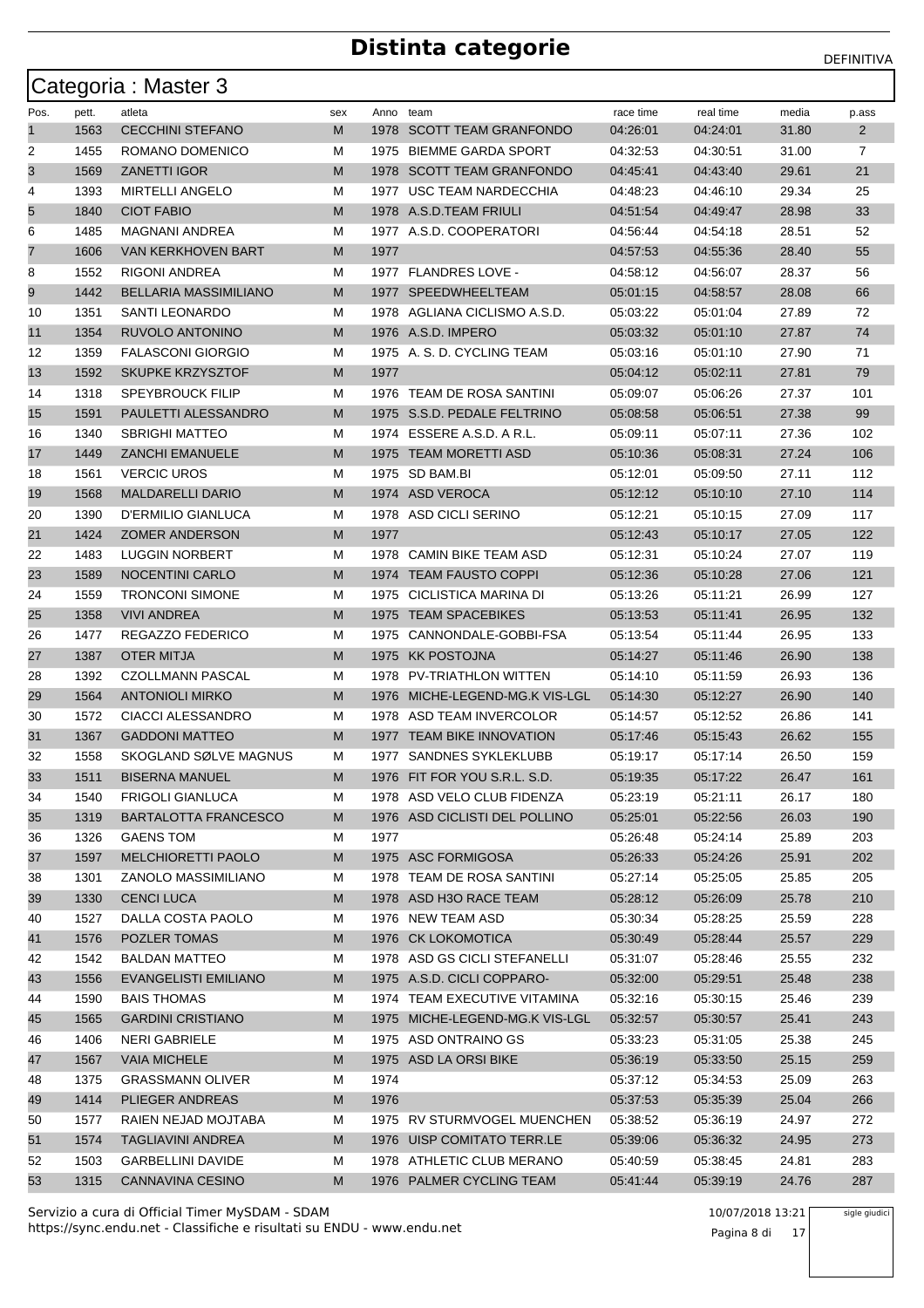|      |       | Categoria: Master 3         |     |           |                                  |           |           |       |       |
|------|-------|-----------------------------|-----|-----------|----------------------------------|-----------|-----------|-------|-------|
| Pos. | pett. | atleta                      | sex | Anno team |                                  | race time | real time | media | p.ass |
| 54   | 1573  | <b>FANELLI IVAN</b>         | M   |           | 1978 TEAM FOCUS FANELLI BIKE     | 05:41:44  | 05:39:26  | 24.76 | 288   |
| 55   | 1316  | <b>FOSSATI EMANUELE</b>     | M   | 1976      | <b>EASY RIDE</b>                 | 05:44:02  | 05:41:53  | 24.59 | 305   |
| 56   | 1515  | CALLEGARO DAMIANO           | M   | 1977      | NEW GREEN PAPER TREK             | 05:44:07  | 05:42:05  | 24.58 | 307   |
| 57   | 1489  | MARANGON DENIS              | м   |           | 1975 A.S.D. CICLO DELTA 2.0      | 05:44:54  | 05:42:42  | 24.53 | 313   |
| 58   | 1607  | <b>FIORIN ALEX</b>          | M   | 1976      | ASD GS CICLI STEFANELLI          | 05:45:51  | 05:43:25  | 24.46 | 321   |
| 59   | 1495  | <b>MITROTTI SALVATORE</b>   | М   |           | 1976 A.S.D. TEAM C. E P.         | 05:46:35  | 05:44:02  | 24.41 | 324   |
| 60   | 1532  | <b>DEON MANUEL</b>          | M   |           | 1978 POLISPORTIVA S.GIORGIO      | 05:46:16  | 05:44:12  | 24.43 | 322   |
| 61   | 1598  | RICCARDO MARCO              | M   | 1977      | <b>TEAM CARPENTARI</b>           | 05:46:52  | 05:44:45  | 24.39 | 326   |
| 62   | 1522  | <b>COLLI DAVIDE</b>         | M   |           | 1977 TEAM CICLI CAMPIOLI ASD     | 05:47:55  | 05:45:36  | 24.32 | 330   |
| 63   | 1328  | <b>BIONDI FILIPPO</b>       | м   |           | 1975 TEAM DEL CAPITANO A.S.D.    | 05:48:38  | 05:46:17  | 24.27 | 332   |
| 64   | 1321  | <b>JANSSEN MARK</b>         | M   | 1974      |                                  | 05:49:36  | 05:47:02  | 24.20 | 340   |
| 65   | 1437  | <b>SPRINGER IGOR</b>        | м   |           | 1978 BTC CITY LJUBLIANA          | 05:49:31  | 05:47:07  | 24.21 | 337   |
| 66   | 1484  | <b>MACCA' ANDREA</b>        | M   |           | 1976 GS CORTAL G. ABBADESSE      | 05:50:38  | 05:48:09  | 24.13 | 349   |
| 67   | 1438  | <b>STASI ALFONSO</b>        | м   |           | 1977 ASD CARNIABIKE              | 05:51:28  | 05:49:02  | 24.07 | 359   |
| 68   | 1457  | ROSATI ANTONIO              | M   | 1976      | <b>TEAM ARMISTIZIO ZEROLITE</b>  | 05:52:56  | 05:50:52  | 23.97 | 367   |
| 69   | 1365  | RUSSO PAOLO                 | м   | 1977      | <b>TEAM BIKE INNOVATION</b>      | 05:53:20  | 05:50:55  | 23.94 | 371   |
| 70   | 1538  | <b>FONTANA ISACCO</b>       | M   |           | 1975 ASD FP RACE                 | 05.55.38  | 05:53:11  | 23.79 | 382   |
| 71   | 1475  | RAVAZZINI STEFANO           | м   |           | 1977 TEAM CICLI CAMPIOLI ASD     | 05:55:34  | 05:53:15  | 23.79 | 381   |
| 72   | 1391  | <b>MASSONE MARCO</b>        | M   |           | 1977 ASNAGHI CUCINE ASD          | 05:57:29  | 05.55:14  | 23.67 | 388   |
| 73   | 1581  | <b>WENZEL MICHAEL</b>       | M   | 1976      |                                  | 05:59:50  | 05.57:28  | 23.51 | 394   |
| 74   | 1368  | <b>SCIARRONE ALESSANDRO</b> | M   |           | 1975 ASD CASSINIS CYCLING TEAM   | 06:00:18  | 05:58:23  | 23.48 | 399   |
| 75   | 1360  | <b>CARDELLINI DAVIDE</b>    | м   | 1975      | ASD LOOK CYCLING PROJECT         | 06:01:08  | 05:58:39  | 23.43 | 401   |
| 76   | 1467  | PASTRELLO FEDERICO          | M   | 1976      | <b>TEAM ARMISTIZIO ZEROLITE</b>  | 06:02:38  | 06:00:11  | 23.33 | 412   |
| 77   | 1452  | RIZZINELLI ALESSANDRO       | м   |           | 1978 A.S.D. G.S PEDALE           | 06:02:45  | 06:00:12  | 23.32 | 413   |
| 78   | 1361  | MULAZZANI ANDREA            | M   |           | 1974 ASD LOOK CYCLING PROJECT    | 06:04:03  | 06:01:35  | 23.24 | 422   |
| 79   | 1422  | CALENZO TOMMASO             | M   | 1977      | ASD ITALIAN ARMY CYCLING         | 06:04:54  | 06:02:22  | 23.19 | 427   |
| 80   | 1544  | <b>BIANCO EMMANUEL</b>      | M   |           | 1977 ASSOS SA                    | 06:06:41  | 06:04:07  | 23.07 | 438   |
| 81   | 1402  | GUARNIERO DAVIDE            | м   | 1978      | ASD PRO PATRIA ARC BUSTO         | 06:07:27  | 06:04:49  | 23.02 | 441   |
| 82   | 1314  | <b>FARINACCI ALESSIO</b>    | M   | 1975      | PEDAL CLUB OFFICINA A            | 06:07:56  | 06:05:28  | 22.99 | 443   |
| 83   | 1304  | EVANGELISTA PIETRANGELO     | м   |           | 1974 A.S.D. G.S. CICLOMANIA 2007 | 06:09:37  | 06:07:22  | 22.89 | 449   |
| 84   | 1352  | <b>PACINI GABRIELE</b>      | M   |           | 1978 AGLIANA CICLISMO A.S.D.     | 06:11:50  | 06:09:33  | 22.75 | 460   |
| 85   | 1508  | <b>GREGGIO ANTONIO</b>      | М   |           | 1978 GS PUNTOCICLO               | 06:12:09  | 06:09:34  | 22.73 | 462   |
| 86   | 1353  | <b>STEFANI STEFANO</b>      | M   |           | 1978 AGLIANA CICLISMO A.S.D.     | 06:11:51  | 06:09:35  | 22.75 | 461   |
| 87   | 1523  | <b>COLOMBANI FILIPPO</b>    | м   |           | 1977 SCBB CICLISTICA MIGLIARINO  | 06:12:25  | 06:10:17  | 22.72 | 463   |
| 88   | 1537  | <b>FERRON MARCO</b>         | M   |           | 1975 TEAM6CYCLING                | 06:13:47  | 06:11:07  | 22.63 | 470   |
| 89   | 1445  | DE TEMMERMAN BART           | м   | 1975      |                                  | 06:14:54  | 06:12:37  | 22.57 | 476   |
| 90   | 1420  | BONATTI FLAVIANO            | M   |           | 1974 POLISPORTIVA SOAVE 90       | 06:16:22  | 06:13:51  | 22.48 | 484   |
| 91   | 1407  | <b>MAIORANO GIANLUCA</b>    | M   |           | 1975 VEJUS-TMF                   | 06:16:28  | 06:14:14  | 22.47 | 486   |
| 92   | 1575  | <b>RIGHI PATRICK</b>        | M   | 1978      |                                  | 06:16:57  | 06:14:49  | 22.44 | 489   |
| 93   | 1399  | USAI GIOVANNI               | м   |           | 1974 CYCLING TEAM GALLURA        | 06:17:54  | 06:15:41  | 22.39 | 494   |
| 94   | 1419  | CASTELLETTI ADAMO           | M   |           | 1974 POLISPORTIVA SOAVE 90       | 06:18:52  | 06:16:21  | 22.33 | 499   |
| 95   | 1474  | PULGA NICOLA                | м   |           | 1978 CAMIN BIKE TEAM ASD         | 06:20:40  | 06:17:59  | 22.22 | 504   |
| 96   | 1369  | GREEN JAMES                 | M   |           | 1978 BRISTOL RC                  | 06:21:56  | 06:19:38  | 22.15 | 509   |
| 97   | 1403  | <b>BALLABIO RICCARDO</b>    | м   |           | 1974 ASD PRO PATRIA ARC BUSTO    | 06:22:36  | 06:19:58  | 22.11 | 510   |
| 98   | 1524  | <b>COMERO RAFFAELE</b>      | M   |           | 1975 UC CARRE' ASFO              | 06:25:31  | 06:23:03  | 21.95 | 516   |
| 99   | 1600  | LONGHITANO DAVIDE           | м   |           | 1978 A.S.DILETTANTISTICA U.S.C.  | 06:25:54  | 06:23:15  | 21.92 | 520   |
| 100  | 1560  | <b>GOOS GERT</b>            | M   | 1978      |                                  | 06:28:02  | 06:25:35  | 21.80 | 529   |
| 101  | 1415  | PERIN VALTER                | м   |           | 1977 U.C. ANGERESE               | 06:28:21  | 06:26:10  | 21.79 | 530   |
| 102  | 1308  | PAGANO SALVATORE            | M   |           | 1976 ASC FORMIGOSA               | 06:30:42  | 06:28:24  | 21.65 | 532   |
| 103  | 1518  | CASARIN ANDREA              | м   |           | 1977 A.S.D.G.S.OLANG             | 06:31:03  | 06:28:33  | 21.63 | 533   |
| 104  | 1595  | <b>BALDI RICCARDO</b>       | M   |           | 1974 ASD TEAM LABRONICA BIKE     | 06:31:18  | 06:29:17  | 21.62 | 535   |
| 105  | 1604  | <b>CAMATTI GINO</b>         | м   |           | 1974 CICLI MATTEONI - BIANCHI    | 06:33:16  | 06:30:39  | 21.51 | 544   |
| 106  | 1453  | RIZZO ALFONSO               | M   |           | 1975 TEAM ARMISTIZIO ZEROLITE    | 06:33:47  | 06:31:25  | 21.48 | 553   |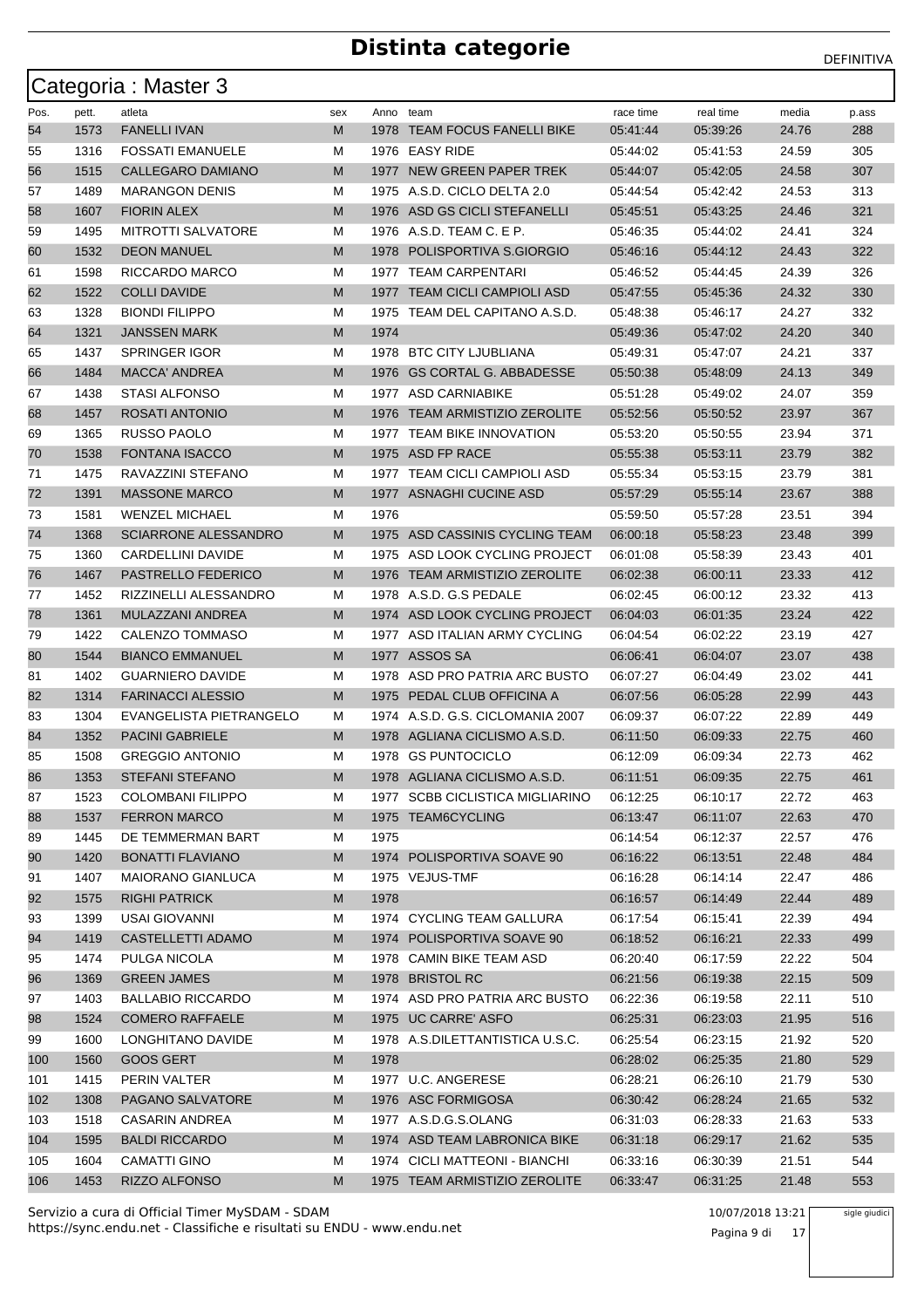|      | Categoria : Master 3 |                            |     |      |                            |           |           |       |       |  |  |  |  |  |
|------|----------------------|----------------------------|-----|------|----------------------------|-----------|-----------|-------|-------|--|--|--|--|--|
| Pos. | pett.                | atleta                     | sex | Anno | team                       | race time | real time | media | p.ass |  |  |  |  |  |
| 107  | 1459                 | <b>SALVALAJO MIRKO</b>     | M   | 1974 | NEW GREEN PAPER TREK       | 06:36:25  | 06:34:24  | 21.34 | 563   |  |  |  |  |  |
| 108  | 1551                 | <b>SECCI MAURIZIO</b>      | М   | 1974 | A.S.D. POL.TECNOIMPIANTI   | 06:39:14  | 06:36:36  | 21.19 | 570   |  |  |  |  |  |
| 109  | 1327                 | <b>TONANI SERGIO</b>       | M   | 1975 | ASD MYG CYCLING TEAM       | 06:39:45  | 06:37:24  | 21.16 | 572   |  |  |  |  |  |
| 110  | 1345                 | <b>MARINELLI LUCA</b>      | M   | 1976 | ASD IT AUCTION TEAM        | 06:40:22  | 06:38:02  | 21.13 | 573   |  |  |  |  |  |
| 111  | 1499                 | <b>MORI ANDREA</b>         | M   | 1977 | POLISPORTIVA CASELLE ASD   | 06:47:59  | 06:45:29  | 20.74 | 593   |  |  |  |  |  |
| 112  | 1482                 | <b>LEONI ALESSANDRO</b>    | M   | 1976 | ASD GS ARS ET ROBUR        | 06:50:12  | 06:47:45  | 20.62 | 597   |  |  |  |  |  |
| 113  | 1516                 | <b>CAON DIMITRI</b>        | M   | 1977 | <b>ISOLPI RACING TEAM</b>  | 06:50:45  | 06:48:30  | 20.60 | 598   |  |  |  |  |  |
| 114  | 1470                 | PEPE CARMINE               | M   | 1974 | ALE' CIPOLLINI             | 06:52:16  | 06:49:57  | 20.52 | 599   |  |  |  |  |  |
| 115  | 1441                 | <b>REATTI LUCA</b>         | M   | 1975 | UISP COMITATO TERR.LE      | 06:56:41  | 06:54:31  | 20.30 | 609   |  |  |  |  |  |
| 116  | 1396                 | <b>GIORGI ENRICO</b>       | М   | 1976 | <b>FREEDOM BIKE ASD</b>    | 07:07:28  | 07:05:06  | 19.79 | 635   |  |  |  |  |  |
| 117  | 1401                 | <b>CAPPELLO DAVIDE</b>     | M   | 1975 | <b>BRONTOLO BIKE</b>       | 07:08:46  | 07:06:05  | 19.73 | 640   |  |  |  |  |  |
| 118  | 1423                 | <b>CENCH DAVID</b>         | M   | 1978 | <b>CAMIN BIKE TEAM ASD</b> | 07:09:35  | 07:07:19  | 19.69 | 641   |  |  |  |  |  |
| 119  | 1389                 | PETRUZZI ANGELO            | M   | 1977 | ASD PEDALE ELETTRICO       | 07:11:28  | 07:09:14  | 19.61 | 644   |  |  |  |  |  |
| 120  | 1486                 | <b>MAGON MICHELE</b>       | М   | 1977 | POLISPORTIVA CASELLE ASD   | 07:12:19  | 07:09:45  | 19.57 | 650   |  |  |  |  |  |
| 121  | 1413                 | PEZZOTTI STEFANO           | M   | 1975 | SINTESI CYCLING TEAM       | 07:13:09  | 07:10:34  | 19.53 | 653   |  |  |  |  |  |
| 122  | 1306                 | TARONI CRISTIAN            | M   | 1978 | POL. TOZZONA A.D.          | 07:13:31  | 07:11:25  | 19.51 | 655   |  |  |  |  |  |
| 123  | 1562                 | <b>CATERINO LUCA LUIGI</b> | M   | 1978 | FUN BIKE A.S.D. TWO        | 07:25:12  | 07:22:59  | 19.00 | 679   |  |  |  |  |  |
| 124  | 1514                 | CACCIAVILLANI ANDREA       | м   | 1974 | ASD TEZZE ARZIGNANO        | 08:24:38  | 08:22:05  | 16.76 | 727   |  |  |  |  |  |
| 125  | 1378                 | <b>MOTTES WALTER</b>       | M   | 1974 | <b>MADE2WIN TRENTEAM</b>   | 08:22:28  | 08:22:28  | 16.84 | 726   |  |  |  |  |  |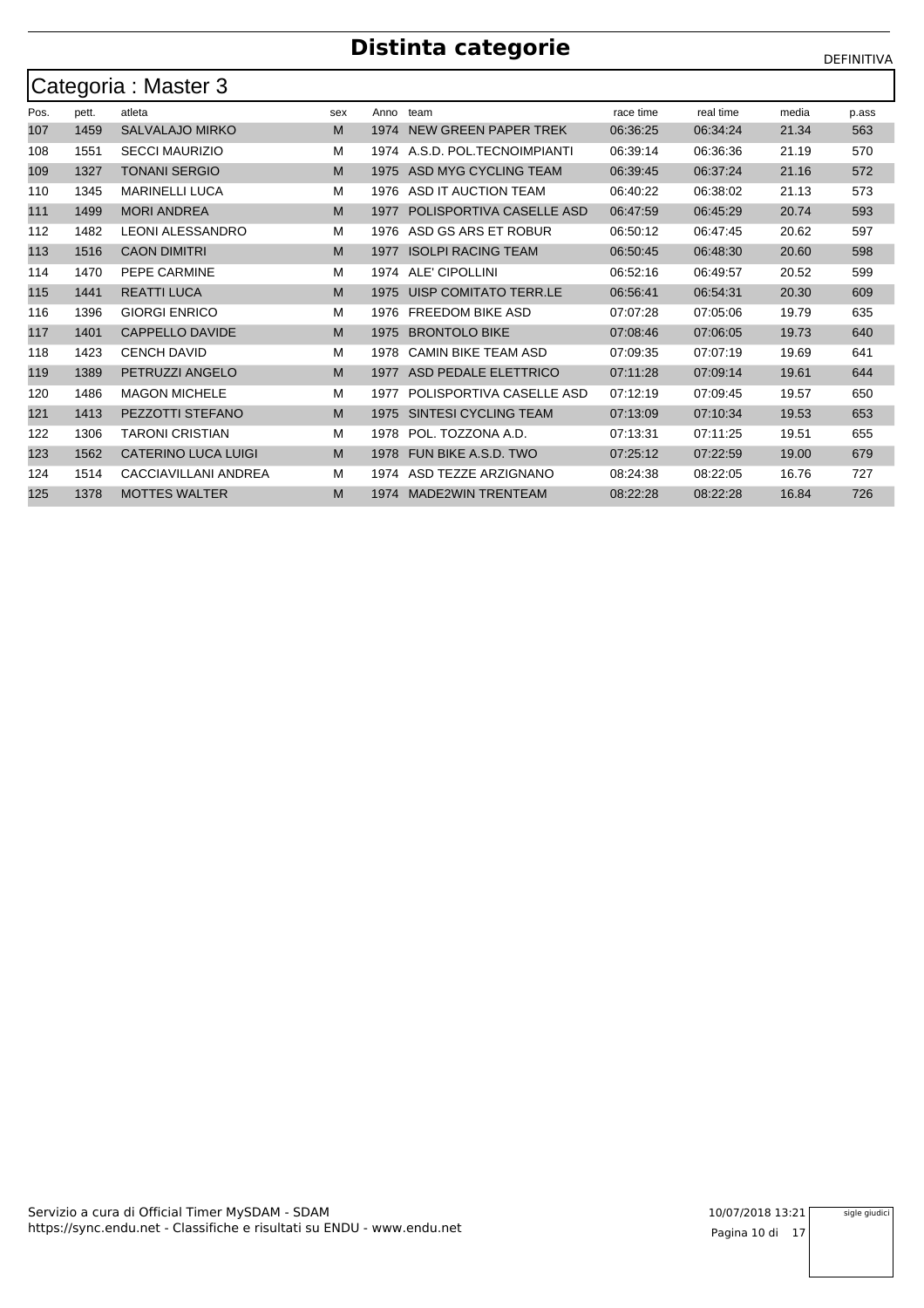|                |       | Categoria: Master 4        |     |           |                               |           |           |       |       |
|----------------|-------|----------------------------|-----|-----------|-------------------------------|-----------|-----------|-------|-------|
| Pos.           | pett. | atleta                     | sex | Anno team |                               | race time | real time | media | p.ass |
| 1              | 1985  | <b>BUSBANI GIAMPAOLO</b>   | М   |           | 1973 ASD CICLI COPPARO        | 04:47:53  | 04:46:04  | 29.39 | 24    |
| $\overline{2}$ | 1731  | <b>MEJLDAL RASMUS</b>      | M   |           | 1973 XTREME MASTERS           | 04:52:05  | 04:49:01  | 28.97 | 34    |
| 3              | 1996  | <b>CERAGIOLI GIUSEPPE</b>  | М   |           | 1972 CICLO TEAM S.GINESE      | 04:55:38  | 04:52:50  | 28.62 | 42    |
| 4              | 1748  | <b>FIORINI CLAUDIO</b>     | М   |           | 1971 A.S.D. STEMAX TEAM       | 04:55:59  | 04:52:54  | 28.58 | 46    |
| 5              | 2020  | PARESCHI ALESSIO           | М   | 1971      | <b>GIANLUCA FAENZA TEAM</b>   | 04:56:08  | 04:52:57  | 28.57 | 47    |
| 6              | 1824  | <b>KATAPODIS LOUKAS</b>    | М   | 1970      | <b>PEGASOS</b>                | 04:55:56  | 04:53:05  | 28.59 | 45    |
| 7              | 1978  | CASAGRANDE STEFANO         | М   | 1969      | EL CORIDOR TEAM               | 04:58:15  | 04:55:28  | 28.37 | 58    |
| 8              | 1954  | <b>CANELLA MARCO</b>       | M   |           | 1972 TEAM 2 RUOTE GIUSSANO    | 05:02:40  | 04:59:21  | 27.95 | 69    |
| 9              | 1712  | <b>TERLIZZI ROBERTO</b>    | М   |           | 1973 PIESSE CYCLING TEAM      | 05:03:58  | 05:01:08  | 27.83 | 77    |
| 10             | 1993  | PAESANTI RICCARDO          | М   |           | 1972 ASD SORRISO BIKE TEAM    | 05:04:07  | 05:01:18  | 27.82 | 78    |
| 11             | 1944  | <b>MONTINI PAOLO</b>       | М   |           | 1973 TEAM MTB LOMAZZO         | 05:04:41  | 05:01:50  | 27.77 | 82    |
| 12             | 1941  | <b>MARTINELLI DARIO</b>    | М   | 1970      | PALMER CYCLING TEAM           | 05:05:30  | 05:02:26  | 27.69 | 86    |
| 13             | 1728  | <b>CAPUCCILLI PIETRO</b>   | М   | 1973      | USC TEAM NARDECCHIA           | 05:08:06  | 05:05:05  | 27.46 | 94    |
| 14             | 1844  | <b>GABBI MASSIMO</b>       | М   |           | 1970 ASD CARNIABIKE           | 05:08:21  | 05:05:21  | 27.44 | 97    |
| 15             | 1710  | <b>MOCCI STEFANO</b>       | М   | 1969      | ASD TOKENS CICLI BETTONI      | 05:08:52  | 05:05:49  | 27.39 | 98    |
| 16             | 1763  | <b>BIGNAMI FIORENZO</b>    | М   |           | 1969 A.S.D. GREEN DEVILS TEAM | 05:09:27  | 05:06:32  | 27.34 | 105   |
| 17             | 1722  | PETTINARI PAOLO            | М   |           | 1972 FLANDRES LOVE -          | 05:10:41  | 05:07:34  | 27.23 | 108   |
| 18             | 2027  | <b>ZOFFOLI MAURIZIO</b>    | М   | 1971      | <b>TEAM PASSION FAENTINA</b>  | 05:12:09  | 05:09:17  | 27.10 | 113   |
| 19             | 1782  | <b>BOSI MASSIMO</b>        | М   | 1970      | TEAM BIKE INNOVATION          | 05:13:00  | 05:10:09  | 27.03 | 125   |
| 20             | 1724  | <b>MAGNI WALTER</b>        | М   |           | 1971 EASY RIDE                | 05:13:50  | 05:10:56  | 26.96 | 131   |
| 21             | 1816  | <b>GOTSCH MARKUS</b>       | М   |           | 1972 DYNAMIC BIKE TEAM EPPAN  | 05:12:51  | 05:11:15  | 27.04 | 123   |
| 22             | 1780  | <b>MARTINI GIANLUCA</b>    | М   |           | 1973 AS TEAM FORLI'           | 05:14:07  | 05:11:22  | 26.93 | 135   |
| 23             | 1721  | <b>VERGOGLIO STEFANO</b>   | М   |           | 1972 FLANDRES LOVE -          | 05:15:45  | 05:12:37  | 26.79 | 146   |
| 24             | 1743  | PONTELLINI ALBERTO         | М   | 1969      | ASD H3O RACE TEAM             | 05:17:20  | 05:14:31  | 26.66 | 153   |
| 25             | 2013  | PICCINI MARCO              | М   | 1969      | G.S. POCCIANTI ACD            | 05:20:56  | 05:17:50  | 26.36 | 167   |
| 26             | 1771  | <b>BRICCOLANI GIORGIO</b>  | M   |           | 1969 VORTICE EMOTION BIKE     | 05:21:03  | 05:18:11  | 26.35 | 169   |
| 27             | 1735  | <b>BURGER OLAF</b>         | М   | 1969      | <b>RIG FREIBURG</b>           | 05:23:34  | 05:20:30  | 26.15 | 181   |
| 28             | 1821  | <b>FERRERI MARCO</b>       | М   | 1971      | <b>TEAM SPACEBIKES</b>        | 05:24:30  | 05:21:34  | 26.07 | 187   |
| 29             | 1809  | <b>GHEDINI CRISTIANO</b>   | М   | 1971      | <b>BREN TEAM TRENTO</b>       | 05:25:27  | 05:22:13  | 26.00 | 193   |
| 30             | 2014  | PINI MASSIMILIANO          | М   | 1970      | <b>G.S. POCCIANTI ACD</b>     | 05:26:07  | 05:22:58  | 25.94 | 199   |
| 31             | 1822  | PERNHOFER RUPERT           | М   | 1969      | RC ARBÖ KINDBERG              | 05:26:00  | 05:23:08  | 25.95 | 196   |
| 32             | 1742  | <b>CRINELLA LORIS</b>      | М   |           | 1972 ASD H3O RACE TEAM        | 05:27:57  | 05:25:09  | 25.80 | 209   |
| 33             | 1873  | <b>VISENTIN GIORGIO</b>    | M   |           | 1970 ATHLETIC CLUB MERANO     | 05:28:35  | 05:25:36  | 25.75 | 212   |
| 34             | 1804  | <b>FUSTO CLAUDIO MARIA</b> | M   |           | 1970 ASD IL PEDALE NEL CUORE  | 05:29:03  | 05:26:13  | 25.71 | 219   |
| 35             | 2007  | PAVEL PETR                 | M   |           | 1969 CK LOKOMOTICA            | 05:29:57  | 05:26:48  | 25.64 | 222   |
| 36             | 1719  | PETRONE LIBERO             | М   |           | 1969 FLANDRES LOVE -          | 05:30:13  | 05:27:05  | 25.62 | 225   |
| 37             | 2008  | <b>SLEVIKMOEN FRANK</b>    | M   |           | 1969 NOREFJELL CK             | 05:30:54  | 05:27:49  | 25.57 | 230   |
| 38             | 1867  | <b>GEERT PEETERS</b>       | М   | 1971      |                               | 05:30:58  | 05:27:52  | 25.56 | 231   |
| 39             | 1730  | <b>MERTENS JEROEN</b>      | M   | 1971      |                               | 05:31:46  | 05:28:37  | 25.50 | 237   |
| 40             | 1758  | <b>CIANI PAOLO</b>         | M   |           | 1970 ARTUSIANA BIKE           | 05:29:01  | 05:29:01  | 25.71 | 216   |
| 41             | 1990  | <b>BARTOLUCCI LUCA</b>     | M   |           | 1970 SCOTT TEAM GRANFONDO     | 05:32:57  | 05:29:54  | 25.41 | 242   |
| 42             | 1823  | LESNIAK ROSTISLAV          | М   |           | 1973 OPEN CYCLING ACADEMY     | 05:34:22  | 05:31:27  | 25.30 | 250   |
| 43             | 1958  | PETRI ROBERTO              | M   |           | 1972 ASD GRUPPO CICLISTICO    | 05:34:26  | 05:31:36  | 25.30 | 251   |
| 44             | 2028  | MILITI FABRIZIO            | М   |           | 1973 A.S.D. SANSONI TEAM      | 05:34:34  | 05:31:38  | 25.29 | 252   |
| 45             | 1732  | <b>SIMONI CRISTIAN</b>     | M   |           | 1972 VIRTUS GIUDICARIESE      | 05:33:46  | 05:31:41  | 25.35 | 248   |
| 46             | 1898  | <b>VELLETRI ALESSANDRO</b> | М   |           | 1972 ASD TEAM ZANOLA          | 05:35:05  | 05:32:17  | 25.25 | 255   |
| 47             | 1762  | <b>BERTI CESARE</b>        | M   |           | 1971 A.S.D. GREEN DEVILS TEAM | 05:35:48  | 05:32:53  | 25.19 | 258   |
| 48             | 1812  | <b>CERRITELLI STEFANO</b>  | М   |           | 1973 U.C.T. MONTEBELLUNA      | 05:37:14  | 05:34:22  | 25.09 | 264   |
| 49             | 1981  | <b>ANTIGA IVAN</b>         | M   |           | 1971 G.S.ALPILATTE BR         | 05:37:56  | 05:34:48  | 25.03 | 267   |
| 50             | 1737  | PIGNOCCHINO GIANLUIGI      | М   |           | 1971 U.S. VIGOR IVREA         | 05:38:46  | 05:35:41  | 24.97 | 271   |
| 51             | 1757  | <b>KUBLIK ANDREAS</b>      | M   | 1969      |                               | 05:39:15  | 05:35:52  | 24.94 | 274   |
| 52             | 1969  | <b>BOLOGNINI DAVIDE</b>    | М   |           | 1969 G.S. PONTEPOSSERO        | 05:39:51  | 05:37:03  | 24.89 | 278   |
| 53             | 1914  | DALLA VALLE WALTER         | M   |           | 1969 CICLISTICA POLISPORTIVA  | 05:40:33  | 05:37:20  | 24.84 | 282   |

https://sync.endu.net - Classifiche e risultati su ENDU - www.endu.net Servizio a cura di Official Timer MySDAM - SDAM 10/07/2018 13:21 sigle giudici

Pagina 11 di 17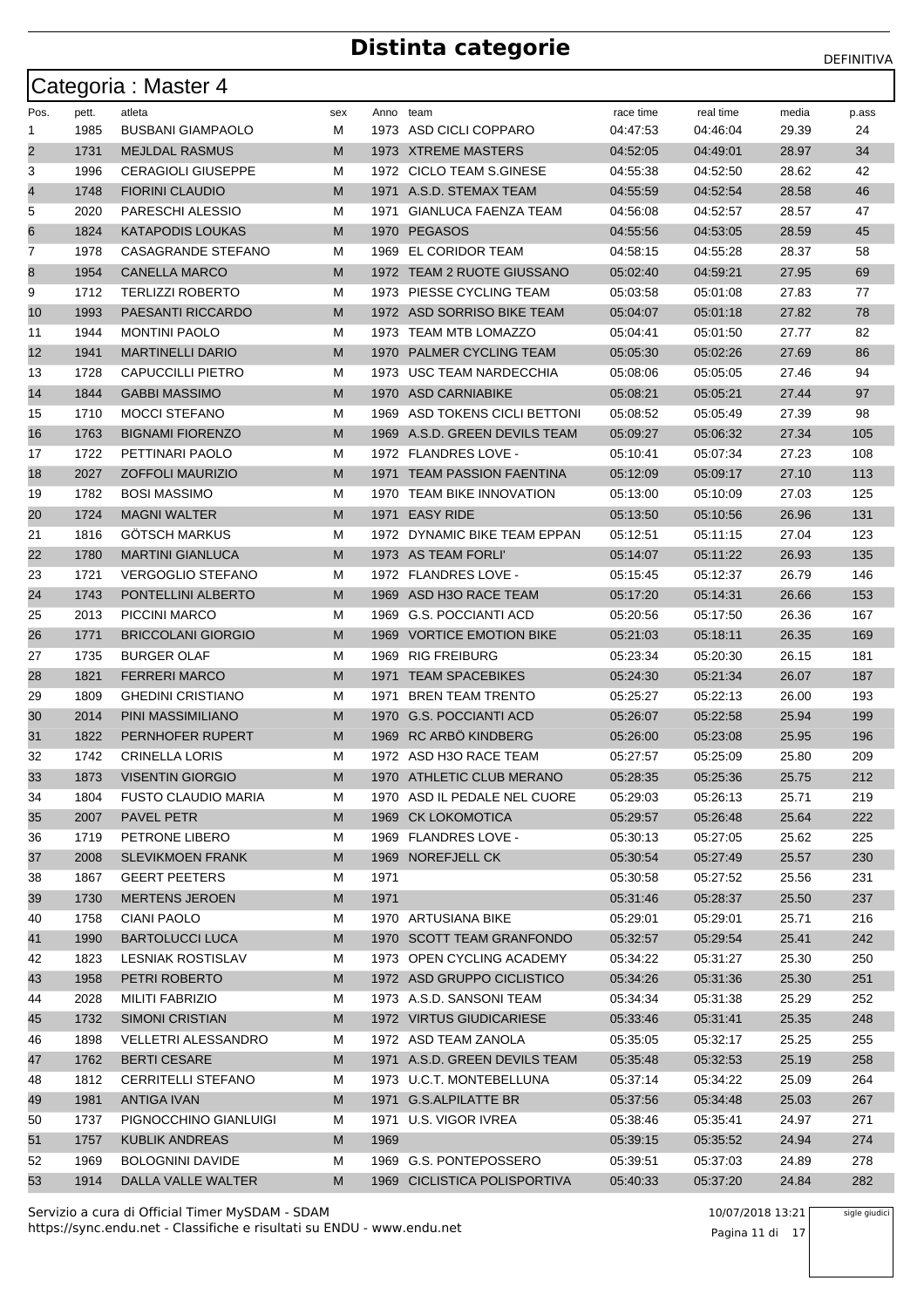|      |       | Categoria: Master 4        |     |           |                                 |           |           |       |       |
|------|-------|----------------------------|-----|-----------|---------------------------------|-----------|-----------|-------|-------|
| Pos. | pett. | atleta                     | sex | Anno team |                                 | race time | real time | media | p.ass |
| 54   | 1886  | <b>SLONGO LUCIANO</b>      | M   | 1971      | <b>TEAM ARMISTIZIO ZEROLITE</b> | 05:38:24  | 05:38:24  | 25.00 | 269   |
| 55   | 1901  | PII GINO                   | м   |           | 1969 A.S.D. GC TONDI SPORT      | 05:42:13  | 05:39:22  | 24.72 | 292   |
| 56   | 1746  | <b>SERVADIO SANDRO</b>     | M   |           | 1969 ASD SPORT BIKE             | 05:42:29  | 05:39:35  | 24.70 | 294   |
| 57   | 1772  | <b>BALDORILLI ROBERTO</b>  | м   |           | 1970 AVIS MONTEMARCIANO ASD     | 05:43:20  | 05:40:01  | 24.64 | 300   |
| 58   | 1811  | VAN DE KAMP RICK           | M   | 1970      |                                 | 05:43:47  | 05:40:56  | 24.61 | 303   |
| 59   | 1975  | <b>CARGNIN MARCO</b>       | М   | 1969      | NEW GREEN PAPER TREK            | 05:44:07  | 05:41:18  | 24.58 | 306   |
| 60   | 1841  | <b>COMELLI MASSIMO</b>     | M   |           | 1971 TEAM ISONZO AMATORI        | 05:44:36  | 05:41:43  | 24.55 | 311   |
| 61   | 1947  | NICOLASI SIMONE            | м   | 1971      | A.S.D. CICLO DELTA 2.0          | 05:44:57  | 05:41:47  | 24.53 | 314   |
| 62   | 1747  | <b>IODICE ALESSANDRO</b>   | M   |           | 1970 ASD LA TORRE SAN MAURO     | 05:45:44  | 05:42:49  | 24.47 | 320   |
| 63   | 1797  | REGAZZI ALBERTO            | М   |           | 1972 A.S.D. GREEN DEVILS TEAM   | 05:46:33  | 05:43:19  | 24.41 | 323   |
| 64   | 1839  | <b>BARONI ALESSANDRO</b>   | M   |           | 1972 SPEZZOTTO BIKE TEAM        | 05:46:42  | 05:43:41  | 24.40 | 325   |
| 65   | 1979  | <b>AMAROSSI MARCO</b>      | М   |           | 1972 PIER GIORGIO FRASSATI      | 05:49:52  | 05:46:32  | 24.18 | 343   |
| 66   | 1964  | <b>BIANCAMANO GIOVANNI</b> | M   |           | 1973 TEAM DE ROSA SANTINI       | 05:49:51  | 05:46:54  | 24.18 | 342   |
| 67   | 1723  | <b>KUZYNIN JACEK</b>       | м   | 1970      |                                 | 05:50:25  | 05:47:03  | 24.14 | 347   |
| 68   | 1714  | <b>ISKRA TOMI</b>          | M   |           | 1969 KD BRDA                    | 05:51:14  | 05:47:50  | 24.09 | 355   |
| 69   | 1813  | PRINCI MASSIMILIANO        | м   |           | 1969 GS A.R.C.I. PERIGNANO ASD  | 05:53:28  | 05:50:26  | 23.93 | 373   |
| 70   | 1792  | <b>MOLTENI EMANUELE</b>    | M   |           | 1972 TEAM 2 RUOTE GIUSSANO      | 05:54:39  | 05:51:20  | 23.85 | 377   |
| 71   | 1887  | <b>SPADA GIOVANNI</b>      | М   | 1971      | <b>TEAM PITON</b>               | 05:51:21  | 05:51:21  | 24.08 | 357   |
| 72   | 1959  | PIAZZON SIMONE             | M   | 1971      | ASD TEZZE ARZIGNANO             | 05:54:52  | 05:51:29  | 23.84 | 378   |
| 73   | 1939  | <b>MARCHIONDO FABIO</b>    | М   |           | 1969 ASD PANOZZO                | 05:54:59  | 05:51:37  | 23.83 | 379   |
| 74   | 1829  | <b>UBLAND ALEXANDER</b>    | M   | 1973      | MAINZER RSV 1889                | 05:56:55  | 05:53:43  | 23.70 | 385   |
| 75   | 1707  | PAOLELLI GIANFRANCO        | М   | 1971      | ASD TEAM LINO                   | 05:57:29  | 05:54:35  | 23.67 | 387   |
| 76   | 2023  | <b>CANGINI GIULIANO</b>    | M   |           | 1973 KTM ASD SCATENATI          | 05:58:58  | 05:56:03  | 23.57 | 390   |
| 77   | 2029  | <b>SAPIGNI ANDREA</b>      | М   | 1970      | NOB CLUB                        | 05:59:50  | 05:57:03  | 23.51 | 395   |
| 78   | 1920  | <b>GRIFONI CESARE</b>      | M   |           | 1970 A.C.D. BICISPORTEAM        | 06:00:12  | 05:57:08  | 23.49 | 398   |
| 79   | 2006  | <b>SCARTEZZINI MICHELE</b> | м   | 1969      | GS MARZOLA                      | 06:01:23  | 05:58:12  | 23.41 | 403   |
| 80   | 1848  | <b>PETAVS STANE</b>        | M   | 1969      | <b>BTC CITY LJUBLIANA</b>       | 06:02:57  | 05:59:31  | 23.31 | 415   |
| 81   | 1718  | <b>JAJANI FRANCESCO</b>    | М   |           | 1972 ASD AVIS FRECCE AZZURRE    | 06:02:47  | 05:59:57  | 23.32 | 414   |
| 82   | 1773  | LUCIGNANO ROSARIO          | M   |           | 1972 BOMBARDIER SIAMANNATI      | 06:03:18  | 06:00:08  | 23.29 | 418   |
| 83   | 1847  | <b>PAPIC EMIL</b>          | М   | 1971      | <b>EPPINGER TEAM</b>            | 06:03:51  | 06:00:42  | 23.25 | 420   |
| 84   | 1767  | NUTI DINO                  | M   |           | 1972 CYCLING TEAM BOLOGNA       | 06:05:28  | 06:02:06  | 23.15 | 431   |
| 85   | 1843  | <b>FURLAN ANDREA</b>       | М   |           | 1973 MBC TRIESTE                | 06:04:06  | 06:04:06  | 23.24 | 423   |
| 86   | 1796  | <b>HENRICH BERNHARD</b>    | M   | 1970      |                                 | 06:08:24  | 06:05:15  | 22.96 | 445   |
| 87   | 1734  | <b>VALLICELLI PAOLO</b>    | M   |           | 1973 PEDAL CLUB OFFICINA A      | 06:05:58  | 06:05:58  | 23.12 | 435   |
| 88   | 1838  | <b>AGOSTO LUIGI</b>        | M   |           | 1972 A.S.D. SQUADRA CORSE       | 06:08:53  | 06:06:06  | 22.93 | 446   |
| 89   | 1926  | LENTI ALESSANDRO           | М   |           | 1972 TEAM BENETTI               | 06:14:43  | 06:11:18  | 22.58 | 474   |
| 90   | 1834  | <b>SANDRI WILLIAM</b>      | M   |           | 1972 FM CYCLING TEAM            | 06:15:02  | 06:11:38  | 22.56 | 478   |
| 91   | 1972  | <b>BRINA MARCO</b>         | М   |           | 1970 OMAP BIKE TEAM             | 06:16:16  | 06:12:46  | 22.48 | 482   |
| 92   | 1842  | DELLA MORA ROBERTO         | M   |           | 1972 ASD CHIARCOSSO-HELP        | 06:16:17  | 06:13:12  | 22.48 | 483   |
| 93   | 1949  | ODORIZZI NICOLA            | М   |           | 1969 GSA PENNE SPRINT           | 06:20:58  | 06:18:09  | 22.21 | 506   |
| 94   | 1989  | DORIN ALAN                 | M   | 1970      |                                 | 06:22:51  | 06:19:54  | 22.10 | 512   |
| 95   | 1776  | <b>RIGHI EROS</b>          | M   |           | 1971 TEAM OUTSIDERS A.S.D.      | 06:24:09  | 06:20:59  | 22.02 | 513   |
| 96   | 1798  | DALLA PRIA MAURIZIO        | M   |           | 1970 ASD MTB MANIA              | 06:24:59  | 06:21:37  | 21.98 | 515   |
| 97   | 1736  | KANIA MARKUS               | м   | 1970      |                                 | 06:27:05  | 06:23:45  | 21.86 | 525   |
| 98   | 2012  | <b>FATTORI ALBERTO</b>     | M   |           | 1973 UC MONTORIESE              | 06:31:37  | 06:28:12  | 21.60 | 537   |
| 99   | 1741  | <b>BALDELLI FRANCESCO</b>  | M   |           | 1969 ASD KAISER TEAM            | 06:32:31  | 06:29:32  | 21.55 | 540   |
| 100  | 1764  | <b>GRANDI MASSIMO</b>      | M   |           | 1973 A.S.D. GREEN DEVILS TEAM   | 06:33:32  | 06:30:21  | 21.50 | 552   |
| 101  | 1810  | ZAMBONI MASSIMILIANO       | М   | 1971      | U.S. VIGOR IVREA                | 06:33:30  | 06:30:23  | 21.50 | 550   |
| 102  | 1759  | <b>MALAVASI MAURO</b>      | M   |           | 1970 POLISPORTIVA SOAVE 90      | 06:34:52  | 06:31:30  | 21.43 | 559   |
| 103  | 1806  | CIRINA' SERGIO             | м   |           | 1973 CICLI TURRI                | 06:34:36  | 06:31:37  | 21.44 | 558   |
| 104  | 2030  | FIRMANI MASSIMILIANO       | M   |           | 1969 CICLI MATTEONI - BIANCHI   | 06:36:07  | 06:32:40  | 21.36 | 561   |
| 105  | 1891  | TIRITERA LEONARDO          | M   |           | 1970 ASD FALASCA ZAMA GRECO     | 06:38:56  | 06:35:38  | 21.21 | 568   |
| 106  | 1922  | <b>KELLER CLAUDIO</b>      | М   |           | 1970 G.S. RUOTE D'ORO           | 06:42:04  | 06:39:02  | 21.04 | 578   |

https://sync.endu.net - Classifiche e risultati su ENDU - www.endu.net Servizio a cura di Official Timer MySDAM - SDAM 10/07/2018 13:21

Pagina 12 di 17

sigle giudici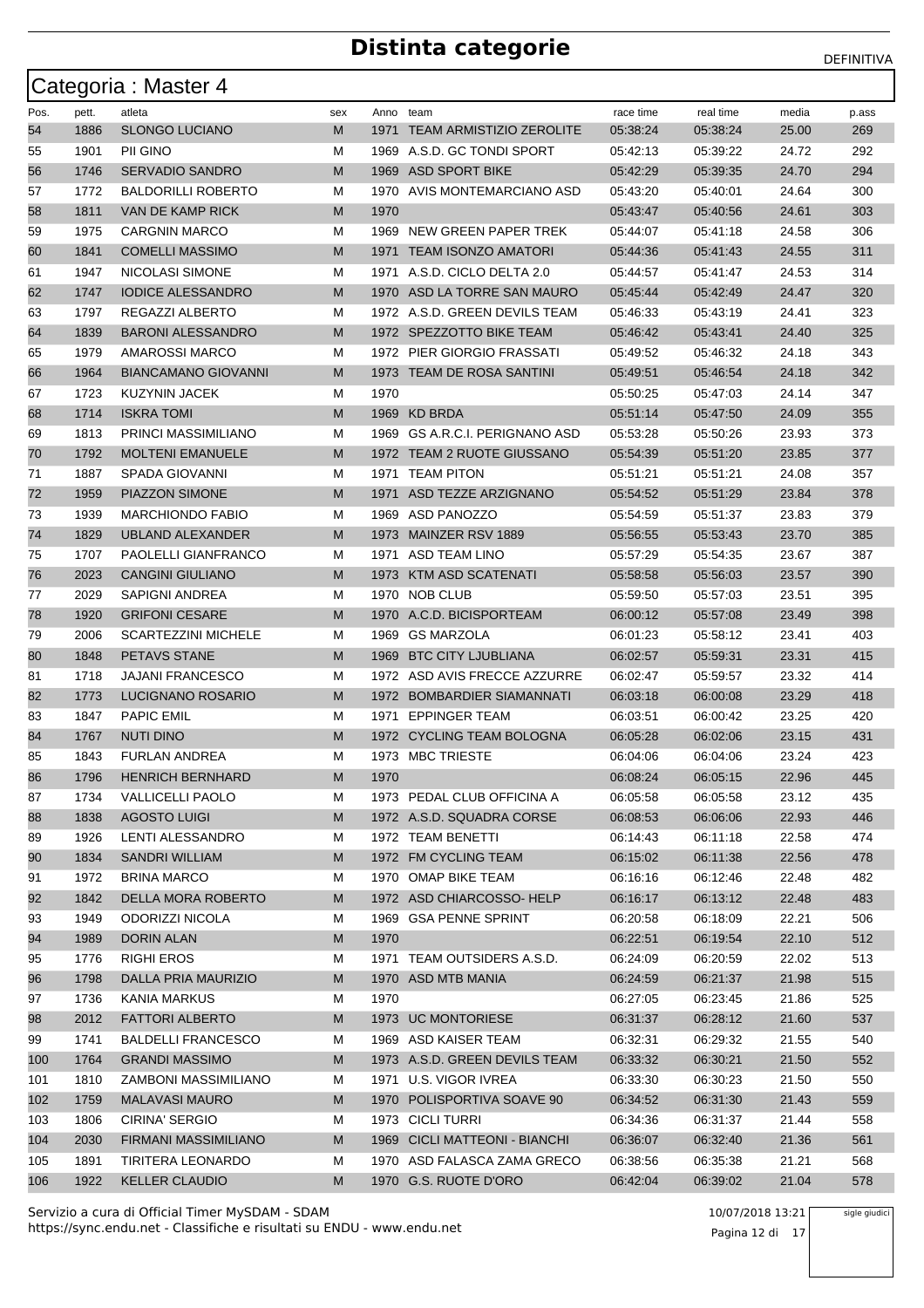|      |       | Categoria : Master 4      |     |           |                                |           |           |       |       |
|------|-------|---------------------------|-----|-----------|--------------------------------|-----------|-----------|-------|-------|
| Pos. | pett. | atleta                    | sex | Anno team |                                | race time | real time | media | p.ass |
| 107  | 1960  | CASTAGNETTI ALESSANDRO    | M   |           | 1971 A.S.D. COOPERATORI        | 06:43:17  | 06:39:52  | 20.98 | 581   |
| 108  | 2033  | <b>RUMIZ CHRISTIAN</b>    | м   |           | 1973 ASD CHIARCOSSO-HELP       | 06:44:52  | 06:41:47  | 20.90 | 587   |
| 109  | 1801  | PAVANI GIACOMO            | M   | 1969      | <b>COPPA CYCLING TEAM</b>      | 06:46:16  | 06:42:56  | 20.82 | 591   |
| 110  | 1830  | <b>SCHUHMACHER RENÉ</b>   | М   | 1970      | <b>OSC POTSDAM</b>             | 06:47:45  | 06:44:30  | 20.75 | 592   |
| 111  | 1739  | <b>VAN TOOREN PATRICK</b> | M   | 1971      |                                | 06:57:27  | 06:54:04  | 20.27 | 611   |
| 112  | 1995  | SANTACATTERINA IGOR       | M   | 1971      | TEAM EXECUTIVE VITAMINA        | 06.58.48  | 06:55:31  | 20.20 | 616   |
| 113  | 1701  | DE PIZZOL FABIO           | M   | 1969      | <b>VERTICAL SPORT KTM TEAM</b> | 06:58:30  | 06:55:40  | 20.22 | 613   |
| 114  | 1950  | PADOVANI MIRCO            | М   |           | 1970 A.S.D. CICLO DELTA 2.0    | 07:04:32  | 07:01:19  | 19.93 | 629   |
| 115  | 1729  | PLANO GIOVANNI            | M   | 1971      | <b>TEAM GF PINARELLO</b>       | 07:06:05  | 07:02:55  | 19.86 | 630   |
| 116  | 1778  | RINALDINI PAOLO           | М   | 1970      | <b>TEAM AQUILOTTI CERVIA</b>   | 07:06:43  | 07:03:40  | 19.83 | 632   |
| 117  | 1919  | <b>GIOVANOLI GABRIELE</b> | M   | 1971      | <b>G.C. CICLI SOPRANI ASD</b>  | 07:07:30  | 07:04:12  | 19.79 | 636   |
| 118  | 1859  | <b>GUZZON STEFANO</b>     | М   |           | 1970 ASD LA TORRE SAN MAURO    | 07:12:08  | 07:08:41  | 19.58 | 648   |
| 119  | 1903  | PIVA MASSIMILIANO         | M   | 1971      | <b>SC PEDALE BIANCONERO</b>    | 07:17:27  | 07:14:24  | 19.34 | 667   |
| 120  | 1805  | <b>SEGALLA LUCA</b>       | М   | 1969      | <b>CICLI TURRI</b>             | 07:19:37  | 07:16:40  | 19.24 | 670   |
| 121  | 1837  | <b>LODI ANDREA</b>        | M   | 1972      | POLISPORTIVA SOAVE 90          | 07:21:12  | 07:17:49  | 19.18 | 675   |
| 122  | 1860  | PANZERI MARCO             | М   | 1970      | DT BIANCHI                     | 07:23:40  | 07:20:11  | 19.07 | 676   |
| 123  | 1852  | <b>VODUSEK TOMAZ</b>      | M   |           | 1972 SMARTIMPACT               | 07:27:40  | 07:24:13  | 18.90 | 680   |
| 124  | 1740  | <b>BROERS WERNER</b>      | М   | 1970      |                                | 07:28:41  | 07:25:19  | 18.86 | 682   |
| 125  | 1750  | <b>GRANDI MARCO</b>       | M   |           | 1969 TEAM RABBIT NOXON PMP     | 07:36:54  | 07:33:42  | 18.52 | 692   |
| 126  | 1803  | <b>CARDACI VINCENZO</b>   | М   |           | 1972 ASD IL PEDALE NEL CUORE   | 07:37:11  | 07:34:20  | 18.51 | 693   |
| 127  | 1866  | <b>COOLENS PETER</b>      | M   | 1972      |                                | 07:37:49  | 07:34:41  | 18.48 | 695   |
| 128  | 1982  | <b>BATTISTON ALBERTO</b>  | м   |           | 1969 A.S.D.G.S.OLANG           | 07:43:11  | 07:38:51  | 18.26 | 699   |
| 129  | 1980  | ANGELUCCI ANTONIO         | M   | 1969      | OREZZO SPORT A.S.D.            | 07:45:52  | 07:42:44  | 18.16 | 701   |
| 130  | 1862  | VISSER ROGER              | М   | 1969      |                                | 07:51:37  | 07:48:11  | 17.94 | 709   |
| 131  | 2004  | BORGONOVO ALESSANDRO      | M   |           | 1972 POL.CIRCOLO GIOVANILE     | 08:00:44  | 08:00:44  | 17.60 | 718   |
| 132  | 1943  | <b>MONTI ANDREA</b>       | М   | 1970      | <b>GIANLUCA FAENZA TEAM</b>    | 08:09:49  | 08:06:49  | 17.27 | 722   |
| 133  | 1879  | <b>ZILIOTTO GIANNI</b>    | M   | 1970      | A.S.D. TEAM C. E P.            | 08:10:57  | 08:07:47  | 17.23 | 724   |
| 134  | 1863  | <b>BRAGIOTTO SIMONE</b>   | м   |           | 1969 VILLADOSE ANGELO GOMME    | 08:26:18  | 08:23:04  | 16.71 | 728   |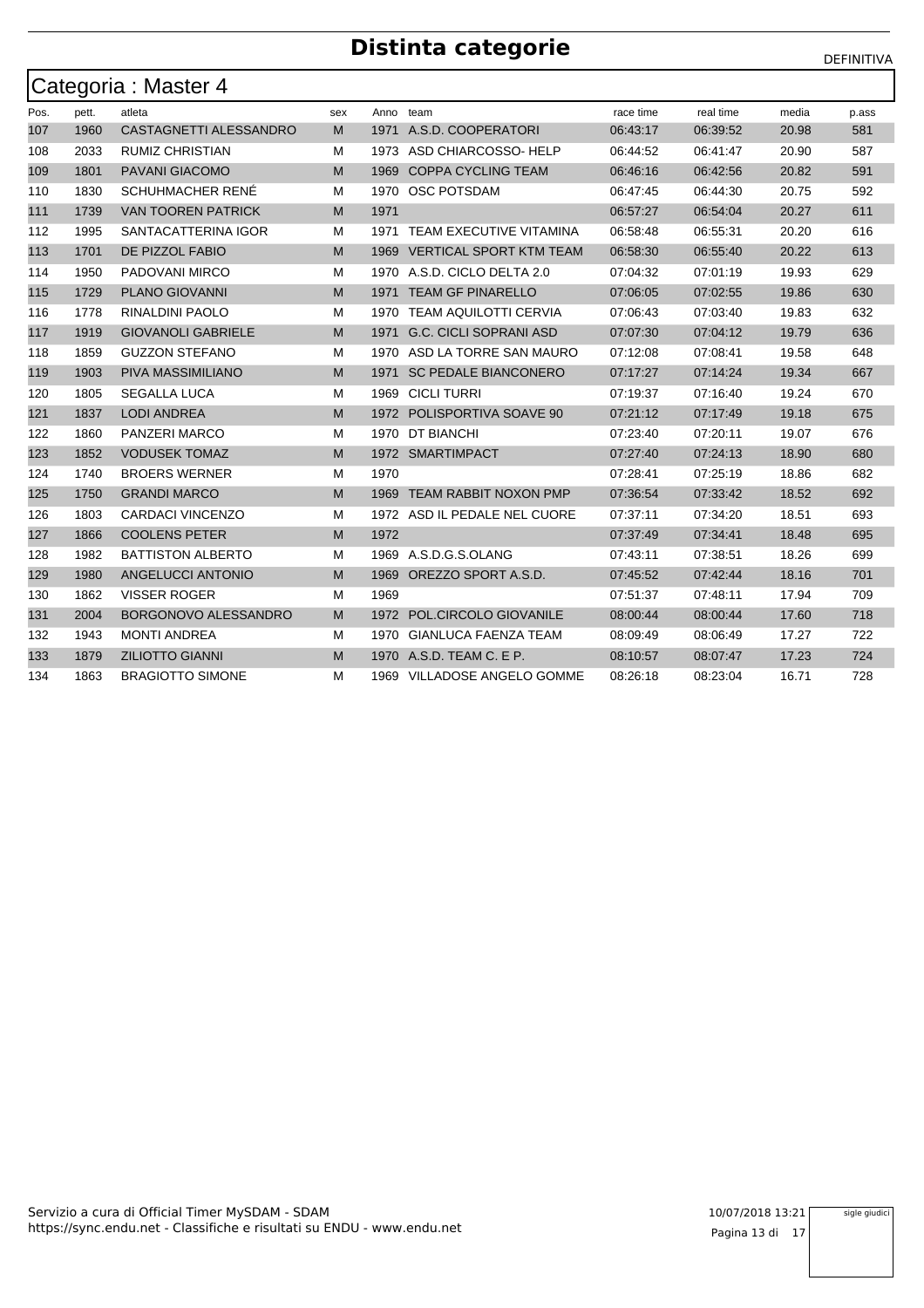|      |       | Categoria: Master 5         |     |           |                                 |           |           |       |       |
|------|-------|-----------------------------|-----|-----------|---------------------------------|-----------|-----------|-------|-------|
| Pos. | pett. | atleta                      | sex | Anno team |                                 | race time | real time | media | p.ass |
| 1    | 2457  | <b>BAZZANELLA MARIO</b>     | М   | 1966      | CARINA - BRAO CAFFE'            | 05:06:54  | 05:03:07  | 27.57 | 90    |
| 2    | 2456  | <b>BARICCHI GIUSEPPE</b>    | М   |           | 1965 ASD CHERO GROUP TEAM       | 05:13:17  | 05:09:21  | 27.00 | 126   |
| 3    | 2274  | AMBROSINI GIUSEPPE          | М   |           | 1967 VORTICE EMOTION BIKE       | 05:14:18  | 05:10:43  | 26.92 | 137   |
| 4    | 2398  | RIEGLER VALENTIN            | М   | 1966      | CAMIN BIKE TEAM ASD             | 05:20:58  | 05:17:15  | 26.36 | 168   |
| 5    | 2490  | <b>BALDELLI GIUSEPPE</b>    | М   | 1968      |                                 | 05:21:57  | 05:17:53  | 26.28 | 173   |
| 6    | 2362  | ROLFF PAOLO                 | М   |           | 1964 A.S.D. GRADO X SPORT       | 05:26:11  | 05:22:26  | 25.94 | 201   |
| 7    | 2397  | <b>QUARANTA MASSIMO</b>     | М   |           | 1968 A.S.D.FEDERCLUB TRIESTE    | 05:26:53  | 05:22:40  | 25.88 | 204   |
| 8    | 2263  | <b>GNANI GUALTIERO</b>      | М   |           | 1965 ARTUSIANA BIKE             | 05:29:01  | 05:25:28  | 25.71 | 217   |
| 9    | 2381  | <b>ZALTRON DIEGO</b>        | М   |           | 1968 SPORTLER TEAM              | 05:30:20  | 05:26:03  | 25.61 | 226   |
| 10   | 2474  | <b>CELOTTO MAURO</b>        | м   |           | 1967 UC ROMANO D'EZZELINO       | 05:31:09  | 05:27:27  | 25.55 | 235   |
| 11   | 2506  | <b>BRUSCHETTA PIERLUIGI</b> | М   |           | 1968 ASD SKI TEAM FIGLI DEL     | 05:35:22  | 05:30:47  | 25.23 | 257   |
| 12   | 2304  | <b>BERNARDI GUERRINO</b>    | М   | 1965      | ESSERE A.S.D. A R.L.            | 05:35:14  | 05:31:35  | 25.24 | 256   |
| 13   | 2211  | <b>BACCARO STEFANO</b>      | М   |           | 1967 A.S.D. GRUPPO CICLISTI     | 05:37:11  | 05:33:32  | 25.09 | 262   |
| 14   | 2437  | <b>GIORGIO GIUSEPPE</b>     | М   |           | 1965 ASD RHBIKE TEAM            | 05:39:49  | 05:36:07  | 24.90 | 277   |
| 15   | 2406  | <b>MARINI MARZIO</b>        | М   |           | 1967 GS AMATORI OSPITALETTO     | 05:41:04  | 05:37:01  | 24.81 | 284   |
| 16   | 2334  | RAAB HERMANN                | М   |           | 1967 TEAM MILANO CYCLING A.S.D. | 05:41:49  | 05:37:33  | 24.75 | 289   |
| 17   | 2447  | <b>LUCCHINETTI ENRICO</b>   | М   |           | 1968 EQUILIBRIO URBANO MILANO   | 05:41:23  | 05:37:48  | 24.78 | 286   |
| 18   | 2292  | <b>MIRRI ROBERTO</b>        | М   | 1965      | AS TEAM FORLI'                  | 05:41:55  | 05:38:19  | 24.74 | 290   |
| 19   | 2243  | <b>CASASSA PAOLO</b>        | М   |           | 1964 PPR CYCLING                | 05:43:12  | 05:39:21  | 24.65 | 299   |
| 20   | 2231  | <b>KRUGER ANDREAS</b>       | М   | 1966      |                                 | 05:44:35  | 05:40:09  | 24.55 | 310   |
| 21   | 2248  | <b>MORIGI DANIELE</b>       | М   |           | 1967 ASD SPORT BIKE             | 05:47:24  | 05:43:48  | 24.35 | 328   |
| 22   | 2471  | <b>CARRADORE ANDREA</b>     | М   |           | 1968 CICLISMO VALCHIAMPO        | 05:49:47  | 05:46:07  | 24.19 | 341   |
| 23   | 2369  | <b>HEUER JUERGEN</b>        | М   | 1964      |                                 | 05:50:47  | 05:47:05  | 24.12 | 350   |
| 24   | 2513  | RAFFAELLI MASSIMO           | М   |           | 1967 BICI & SPORT               | 05:50:50  | 05:47:16  | 24.11 | 353   |
| 25   | 2387  | <b>SPINELLO FILIPPO</b>     | М   |           | 1967 ASD BICIVERDE MONSELICE    | 05:51:19  | 05:47:39  | 24.08 | 356   |
| 26   | 2230  | <b>VIANI FLAVIO</b>         | М   |           | 1966 FLANDRES LOVE -            | 05:51:40  | 05:47:53  | 24.06 | 361   |
| 27   | 2335  | <b>KRISMER HERBERT</b>      | М   |           | 1968 RC-ARBO-BIKEPALAST-TIROL   | 05:52:30  | 05:48:38  | 24.00 | 365   |
| 28   | 2399  | RIZZATO CORRADO             | М   | 1966      | TEAM ARMISTIZIO ZEROLITE        | 05:52:56  | 05:49:19  | 23.97 | 368   |
| 29   | 2351  | <b>FRANCO MICHELE</b>       | М   |           | 1968 ASD CARNIABIKE             | 05:53:27  | 05:49:39  | 23.94 | 372   |
| 30   | 2413  | <b>NARDI ANDREA</b>         | М   |           | 1967 CICLISMO VALCHIAMPO        | 05.55.39  | 05:52:00  | 23.79 | 383   |
| 31   | 2405  | <b>MARIN LUCA</b>           | М   |           | 1967 ASD RIVIERA BIKE VENEZIA   | 05:59:34  | 05:55:56  | 23.53 | 393   |
| 32   | 2358  | <b>MARTINELLO DANILO</b>    | М   |           | 1964 A.S.D. CHIARCOSSO - HELP   | 06:01:11  | 05:57:14  | 23.42 | 402   |
| 33   | 2518  | <b>BURATTIN STEFANO</b>     | M   |           | 1965 TEAM ZANOLINI BIKE-        | 06:01:47  | 05.5/14/  | 23.38 | 407   |
| 34   | 2400  | ROMERI PIERGIORGIO          | M   |           | 1965 VALRENDENABIKE CARISOLO    | 06:01:40  | 05:57:49  | 23.39 | 406   |
| 35   | 2280  | <b>MAINARDI NICOLA</b>      | М   |           | 1965 GS CICLI GAUDENZI          | 06:02:09  | 05:58:31  | 23.36 | 409   |
| 36   | 2375  | <b>TOPPAZZINI VALTER</b>    | M   |           | 1968 UC SAN DANIELESI           | 06:04:08  | 06:00:00  | 23.23 | 424   |
| 37   | 2228  | <b>BRAAM FRANK</b>          | M   | 1967      |                                 | 06:05:48  | 06:01:14  | 23.13 | 433   |
| 38   | 2247  | <b>VOLONTE' MASSIMO</b>     | M   |           | 1964 ASD LAKOTA BIKE RONZONI    | 06:06:23  | 06:02:33  | 23.09 | 437   |
| 39   | 2309  | HØJ TORBEN KJÆRGAARD        | М   | 1964      |                                 | 06:06:45  | 06:02:42  | 23.07 | 440   |
| 40   | 2482  | <b>CONTARTESE ANTONINO</b>  | M   |           | 1968 A.S.D. GREEN DEVILS TEAM   | 06:08:09  | 06:03:59  | 22.98 | 444   |
| 41   | 2366  | ARIOLI MARCO                | M   |           | 1968 DT BIANCHI                 | 06:10:15  | 06:05:58  | 22.85 | 452   |
| 42   | 2284  | <b>BALDISSERRI GIANNI</b>   | M   |           | 1968 ASD GRUPPO CICLISTICO      | 06:05:59  | 06:05:59  | 23.12 | 436   |
| 43   | 2346  | <b>CASIERI FABRIZIO</b>     | М   |           | 1967 VELO CLUB PONTEDERA        | 06:10:03  | 06:06:35  | 22.86 | 451   |
| 44   | 2344  | <b>MONTI ALESSANDRO</b>     | M   |           | 1968 TEAM LAPIERRE - TRENTINO - | 06:10:34  | 06:06:40  | 22.83 | 455   |
| 45   | 2305  | MAGNI DAVIDE                | M   |           | 1968 CAMA GROUP POLISPORTIVA    | 06:10:30  | 06:06:46  | 22.83 | 454   |
| 46   | 2202  | <b>AMBROSINI LUCA</b>       | M   |           | 1968 SPIRANO CICLISMO           | 06:13:32  | 06:09:50  | 22.65 | 468   |
| 47   | 2393  | ROVERSI MARCO               | М   |           | 1966 TEAM SOLURA                | 06:13:44  | 06:09:57  | 22.64 | 469   |
| 48   | 2462  | <b>BONALDI MASSIMILIANO</b> | M   |           | 1968 GS SPORTISSIMO             | 06:14:38  | 06:10:35  | 22.58 | 473   |
| 49   | 2515  | PRADA RUGGERO               | М   |           | 1967 SOCIETA' CICLISTICA        | 06:16:43  | 06:12:25  | 22.46 | 488   |
| 50   | 2267  | <b>FRATESCHI CLAUDIO</b>    | M   |           | 1964 A.S.D. GREEN DEVILS TEAM   | 06:18:43  | 06:14:10  | 22.34 | 498   |
| 51   | 2421  | PIEROPAN GIUSEPPE           | M   |           | 1964 ASD COLLI BERICI           | 06:19:19  | 06:15:27  | 22.30 | 500   |
| 52   | 2365  | <b>BOSCHI MAURO</b>         | M   |           | 1967 DT BIANCHI                 | 06:20:44  | 06:16:28  | 22.22 | 505   |
| 53   | 2265  | PAMPALONI SIMONE            | М   |           | 1966 A.S.D. GREEN DEVILS TEAM   | 06:21:00  | 06:16:55  | 22.21 | 507   |

https://sync.endu.net - Classifiche e risultati su ENDU - www.endu.net Servizio a cura di Official Timer MySDAM - SDAM 10/07/2018 13:21

Pagina 14 di 17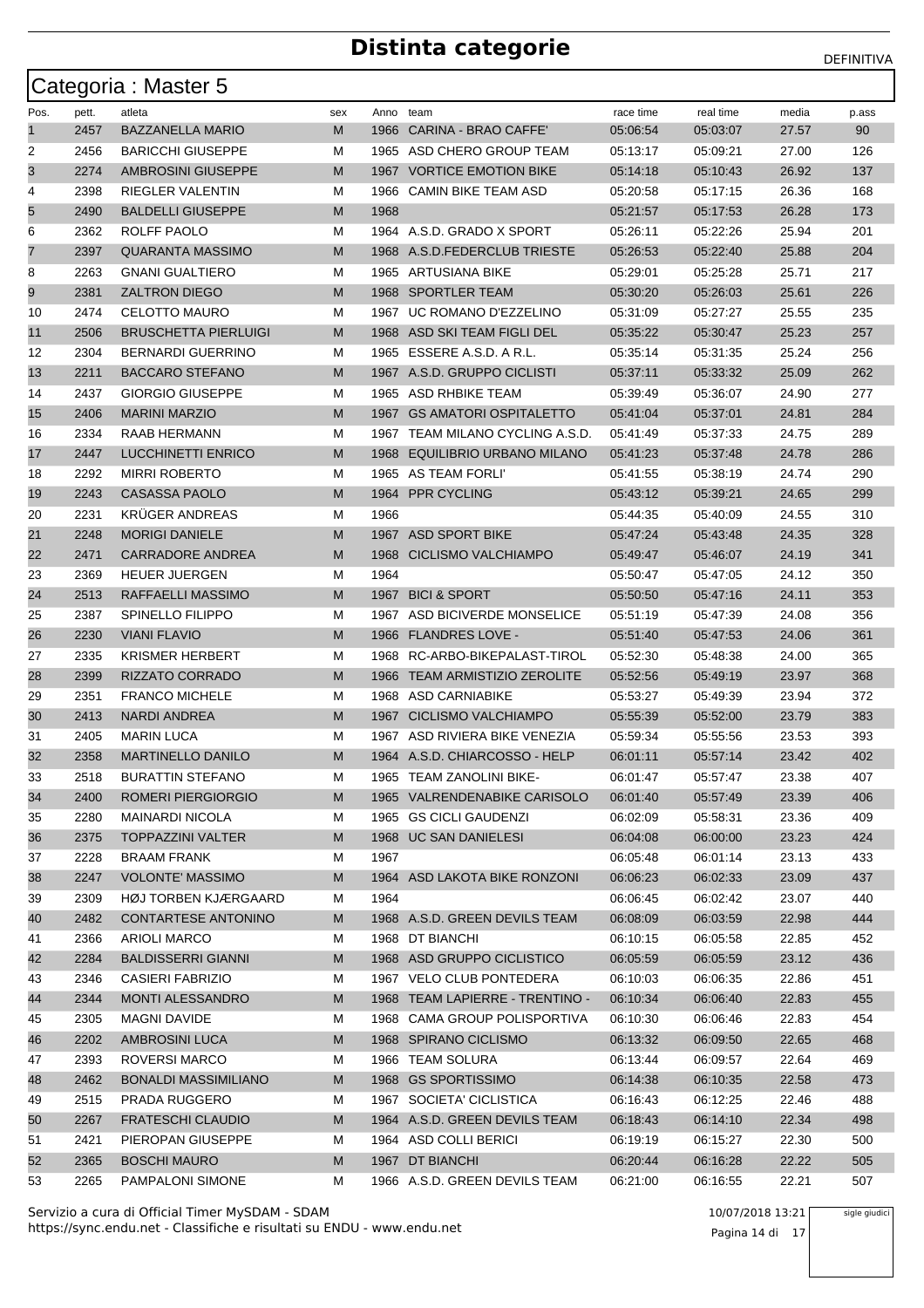|      |       | Categoria: Master 5          |     |           |                                |           |           |       |       |
|------|-------|------------------------------|-----|-----------|--------------------------------|-----------|-----------|-------|-------|
| Pos. | pett. | atleta                       | sex | Anno team |                                | race time | real time | media | p.ass |
| 54   | 2469  | <b>BRUNNER MARKUS</b>        | M   | 1967      | <b>CAMIN BIKE TEAM ASD</b>     | 06:25:34  | 06:20:30  | 21.94 | 517   |
| 55   | 2226  | <b>IACOVELLI VITOROCCO</b>   | м   |           | 1964 SC CASAMASSIMA-           | 06:26:54  | 06:22:50  | 21.87 | 524   |
| 56   | 2371  | <b>WERNER JENS</b>           | M   | 1967      | <b>OSC POTSDAM</b>             | 06:27:48  | 06:23:50  | 21.82 | 528   |
| 57   | 2448  | LUSVARDI CORRADO             | м   | 1965      | ASD TEAM STRABICI              | 06:31:04  | 06:26:45  | 21.63 | 534   |
| 58   | 2517  | <b>CAGIONI NERINO</b>        | M   |           | 1966 ASC FORMIGOSA             | 06:33:16  | 06:28:50  | 21.51 | 545   |
| 59   | 2516  | CAVAGNOLI STEFANO            | м   | 1964      | SOC. CANOTTIERI MINCIO         | 06:33:16  | 06:28:51  | 21.51 | 546   |
| 60   | 2216  | <b>FOSCHINI MASSIMILIANO</b> | M   |           | 1964 APD FIORENZUOLA           | 06:33:19  | 06:28:55  | 21.51 | 549   |
| 61   | 2266  | <b>BOTTONI STEFANO</b>       | м   |           | 1966 A.S.D. GREEN DEVILS TEAM  | 06:33:32  | 06:28:58  | 21.50 | 551   |
| 62   | 2417  | PAROLARI ROBERTO             | M   |           | 1968 A.S.D. BIKE SPORT NERI    | 06:33:12  | 06:29:17  | 21.52 | 542   |
| 63   | 2496  | CEVA PIERO ADOLFO            | м   |           | 1964 DT BIANCHI                | 06:36:07  | 06:31:48  | 21.36 | 562   |
| 64   | 2232  | <b>VIGNALI MARCO</b>         | M   |           | 1964 TEAM DEL CAPITANO A.S.D.  | 06:37:48  | 06:33:44  | 21.27 | 564   |
| 65   | 2514  | <b>ZANELLA STEFANO</b>       | м   | 1965      | S.S.D. PEDALE FELTRINO         | 06:38:33  | 06:34:11  | 21.23 | 567   |
| 66   | 2476  | <b>ALTOMARE MAURO</b>        | M   |           | 1965 BREN TEAM TRENTO          | 06:41:36  | 06:37:07  | 21.07 | 576   |
| 67   | 2439  | <b>GUERRA GRAZIANO</b>       | M   |           | 1968 TEAM COLLINE MORENICHE    | 06:41:50  | 06:37:54  | 21.05 | 577   |
| 68   | 2321  | <b>BOILINI CRISTIANO</b>     | M   | 1965      | <b>GS GLI SCOIATTOLI ASD</b>   | 06:42:13  | 06:38:00  | 21.03 | 579   |
| 69   | 2411  | <b>MONTANARI LUIGI</b>       | м   |           | 1967 ASD TEAM STRABICI         | 06:43:15  | 06:38:49  | 20.98 | 580   |
| 70   | 2310  | <b>RESTAINO ANTONIO</b>      | M   |           | 1967 LINEAOROBIKE AVEZZANO     | 06:43:40  | 06:40:06  | 20.96 | 584   |
| 71   | 2272  | <b>FIORI PIER PAOLO</b>      | M   | 1968      | <b>COPPA CYCLING TEAM</b>      | 06:46:16  | 06:42:11  | 20.82 | 590   |
| 72   | 2431  | <b>FERRIGNO DANIELE</b>      | M   |           | 1966 A.S.D. COOPERATORI        | 06:49:04  | 06:44:56  | 20.68 | 595   |
| 73   | 2389  | <b>TACCHETTO NICOLA</b>      | м   |           | 1968 TEAM GF PINARELLO         | 06:54:01  | 06:49:51  | 20.43 | 605   |
| 74   | 2361  | <b>NEGRO MAURO</b>           | M   |           | 1967 TEAM ISONZO AMATORI       | 06:54:29  | 06:50:15  | 20.41 | 606   |
| 75   | 2503  | <b>TRABATTONI ROBERTO</b>    | м   | 1968      | CANTURINO 1902 A.S.D.          | 06:58:55  | 06:54:42  | 20.20 | 619   |
| 76   | 2461  | <b>BODINI GIUSEPPE</b>       | M   |           | 1967 ASD AVIS PEDALE VEROLESE  | 07:01:10  | 06:56:48  | 20.09 | 621   |
| 77   | 2341  | <b>SARTORI PAOLO</b>         | м   | 1965      | FERSENTRI A.S.D.               | 07:01:31  | 06:56:59  | 20.07 | 622   |
| 78   | 2455  | <b>BARALDI RICCARDO</b>      | M   |           | 1966 A.D. POLISPORTIVA LAME    | 07:01:51  | 06:57:20  | 20.05 | 624   |
| 79   | 2388  | <b>STANCO ANGELO</b>         | м   |           | 1964 G.C. CICLI SOPRANI ASD    | 07:01:39  | 06:57:22  | 20.06 | 623   |
| 80   | 2311  | <b>HOLGER RIEKENBERG</b>     | M   | 1964      |                                | 07:02:41  | 06:58:25  | 20.02 | 625   |
| 81   | 2262  | ROCCATI PIETRO               | м   |           | 1965 POL-DILETTANTISTICA       | 07:11:23  | 07:07:37  | 19.61 | 642   |
| 82   | 2364  | <b>CASALBONI FABRIZIO</b>    | M   |           | 1967 CICLOTURISMO MARTORANO    | 07:12:08  | 07:07:41  | 19.58 | 649   |
| 83   | 2205  | DALLAGO ANDREA MICHELE       | M   | 1968      | <b>VELO GRESSAN</b>            | 07:11:57  | 07:07:55  | 19.59 | 647   |
| 84   | 2436  | <b>GHEZZI EZIO</b>           | M   |           | 1968 FM CYCLING TEAM           | 07:13:38  | 07:09:34  | 19.51 | 656   |
| 85   | 2221  | <b>VOLONTE' LUCA</b>         | M   |           | 1966 SIRONITANZI 1947 SEVESO - | 07:13:59  | 07:10:00  | 19.49 | 657   |
| 86   | 2409  | MIRIMIN GIUSEPPE             | M   |           | 1966 A.S.D. CICLO DELTA 2.0    | 07:14:21  | 07:10:11  | 19.48 | 658   |
| 87   | 2338  | BAZZANELLA ALESSANDRO        | M   | 1965      |                                | 07:16:35  | 07:12:09  | 19.38 | 663   |
| 88   | 2220  | <b>BIANCIFIORI GIORGIO</b>   | M   |           | 1966 TRIONO RACING MEDICAL     | 07:17:46  | 07:13:42  | 19.33 | 669   |
| 89   | 2337  | BEBER LORENZO                | м   |           | 1967 LIFE IS BIKE TEAM OSSANA  | 07:20:57  | 07:16:31  | 19.19 | 671   |
| 90   | 2276  | <b>CESARETTI CLAUDIO</b>     | M   |           | 1965 AVIS MONTEMARCIANO ASD    | 07:24:22  | 07:20:16  | 19.04 | 678   |
| 91   | 2279  | <b>FAZIOLI STEFANO</b>       | м   |           | 1967 ALPACAS RACING ASD        | 07:28:57  | 07:24:25  | 18.84 | 684   |
| 92   | 2210  | <b>BARBANTANI SERGIO</b>     | M   |           | 1965 A.S.D. GRUPPO CICLISTI    | 07:28:17  | 07:24:31  | 18.87 | 681   |
| 93   | 2312  | CATALANO CARMELO             | м   |           | 1968 ASD IL PEDALE NEL CUORE   | 07:31:08  | 07:27:33  | 18.75 | 686   |
| 94   | 2444  | LONGOBARDI ALBERTO           | M   |           | 1965 ASD VELOCE CLUB BORGO     | 07:33:07  | 07:29:31  | 18.67 | 689   |
| 95   | 2288  | <b>TIBERTI GABRIELE</b>      | м   |           | 1968 TEAM AQUILOTTI CERVIA     | 07:33:48  | 07:30:08  | 18.64 | 690   |
| 96   | 2416  | PADOAN ROBERTO               | M   |           | 1964 ASD SORRISO BIKE TEAM     | 07:35:23  | 07:31:33  | 18.58 | 691   |
| 97   | 2522  | <b>BURATTI DANIELE</b>       | м   |           | 1964 FIT FOR YOU S.R.L. S.D.   | 07:37:16  | 07:33:40  | 18.50 | 694   |
| 98   | 2330  | <b>BONAZZI LUIGI</b>         | M   |           | 1967 ASD TEAM VIADANA BIKE     | 07:42:13  | 07:37:37  | 18.30 | 698   |
| 99   | 2377  | TORTORELLA VINCENZO          | M   |           | 1966 ASD ITALIAN ARMY CYCLING  | 07:45:55  | 07:42:01  | 18.16 | 702   |
| 100  | 2322  | <b>GUADAGNIN LORIS</b>       | M   |           | 1966 S.S.D. PEDALE FELTRINO    | 07:45:58  | 07:42:06  | 18.16 | 703   |
| 101  | 2268  | <b>BONFIGLIOLI MARCO</b>     | M   |           | 1964 A.S.D. GREEN DEVILS TEAM  | 07:48:53  | 07:44:21  | 18.04 | 705   |
| 102  | 2426  | DE PAOLI GIANNI MARCO        | M   |           | 1968 A.S.DFELTREVELO CICLI     | 07:59:29  | 07:55:15  | 17.64 | 715   |
|      | 2238  | MEIER WOLFGANG               | м   | 1968      |                                | 08:08:14  | 08:03:59  | 17.33 | 721   |
| 103  |       |                              |     |           |                                |           |           |       |       |
| 104  | 2394  | <b>SILVESTRI DIEGO</b>       | M   |           | 1968 A.S.D. TEAM C. E P.       | 08:10:57  | 08:06:38  | 17.23 | 723   |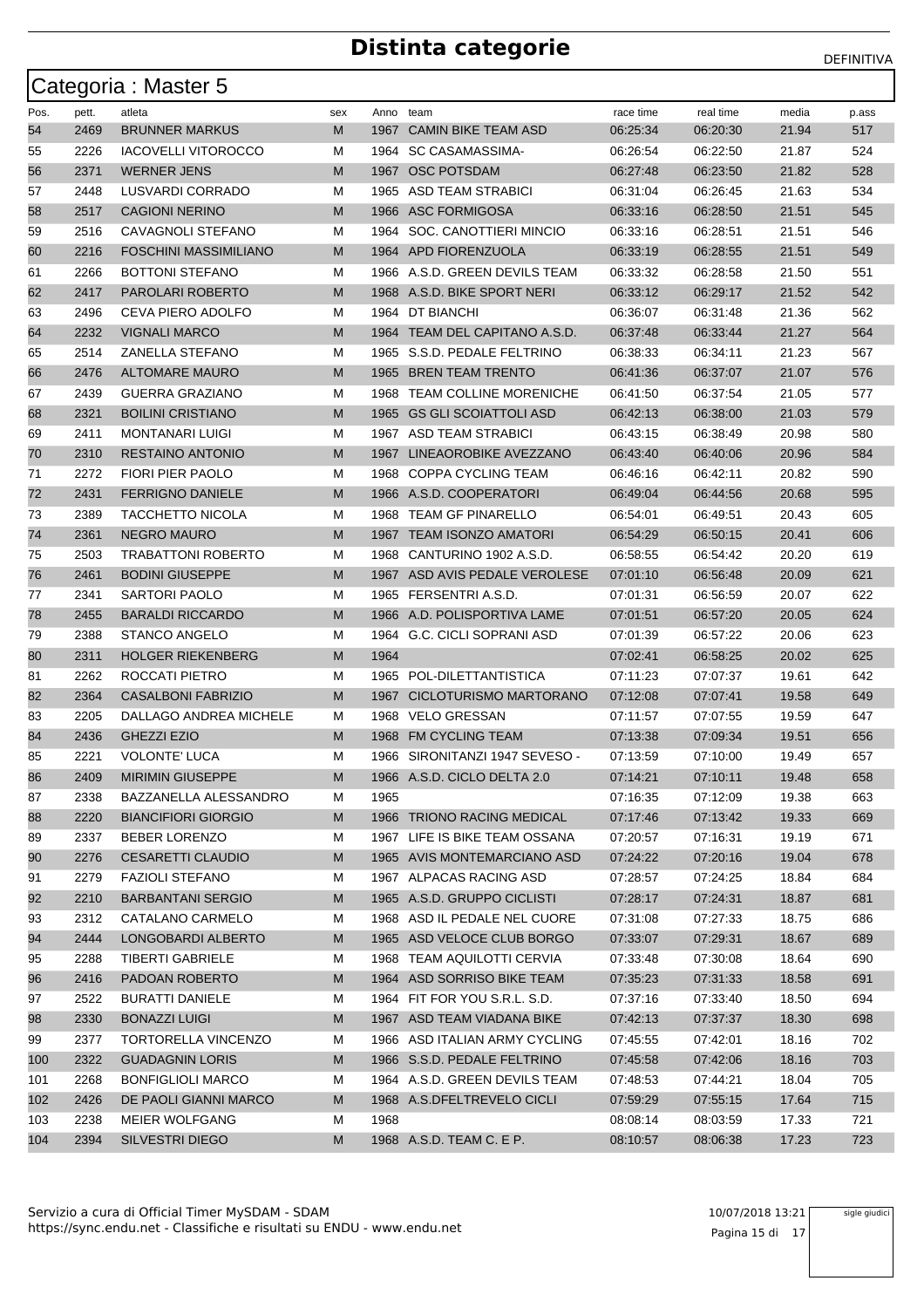|      |       | Categoria: Master 6             |     |           |                                |           |           |       |       |
|------|-------|---------------------------------|-----|-----------|--------------------------------|-----------|-----------|-------|-------|
| Pos. | pett. | atleta                          | sex | Anno team |                                | race time | real time | media | p.ass |
| 1    | 2792  | <b>CHIARINI GIORGIO</b>         | M   |           | 1962 FLANDRES LOVE -           | 05:09:16  | 05:05:42  | 27.36 | 103   |
| 2    | 2617  | <b>BERTOZZI DANIELE</b>         | м   |           | 1960 TEAM DEL CAPITANO A.S.D.  | 05:16:29  | 05:12:54  | 26.73 | 149   |
| 3    | 2763  | FORNACIARI FAUSTO               | M   |           | 1960 A.S.D. COOPERATORI        | 05:17:01  | 05:13:03  | 26.69 | 152   |
| 4    | 2608  | <b>ZANGA STEFANO</b>            | м   |           | 1962 FREE BIKE NEMBRO          | 05:23:11  | 05:19:43  | 26.18 | 179   |
| 5    | 2657  | <b>FILIPAZZI LUIGI</b>          | M   |           | 1960 TEAM 2 RUOTE GIUSSANO     | 05:26:10  | 05:22:08  | 25.94 | 200   |
| 6    | 2807  | <b>EGGER MARTIN</b>             | М   | 1960      | RC ARBO BIKEPALST TIROL        | 05:27:24  | 05:23:30  | 25.84 | 207   |
| 7    | 2752  | <b>CADORIN GIUSEPPE</b>         | M   |           | 1963 G.S.ALPILATTE BR          | 05:31:09  | 05:26:47  | 25.55 | 234   |
| 8    | 2644  | <b>BERNARDI MAURIZIO</b>        | м   |           | 1963 AS TEAM FORLI'            | 05:38:28  | 05:34:55  | 25.00 | 270   |
| 9    | 2736  | <b>SALSI STEFANO</b>            | M   |           | 1963 A.S.D. COOPERATORI        | 05:40:07  | 05:36:16  | 24.87 | 280   |
| 10   | 2632  | DI CARLO CATELLO                | М   |           | 1963 A.S.D. GREEN DEVILS TEAM  | 05:43:39  | 05:39:48  | 24.62 | 302   |
| 11   | 2690  | <b>CARLETTINI STEFANO</b>       | M   |           | 1963 ASD GRIFO BIKE PERUGIA    | 05:48:28  | 05:44:28  | 24.28 | 331   |
| 12   | 2639  | <b>BIONDI PIERO</b>             | М   | 1960      | ASD GRUPPO CICLISTICO          | 05:49:16  | 05:45:42  | 24.22 | 336   |
| 13   | 2768  | <b>GREGORI LINO</b>             | M   |           | 1961 ATHLETIC CLUB MERANO      | 05:49:36  | 05:45:53  | 24.20 | 339   |
| 14   | 2717  | <b>MARTINI DAVIDE</b>           | м   |           | 1962 TEAM ARMISTIZIO ZEROLITE  | 05:50:20  | 05:46:50  | 24.15 | 346   |
| 15   | 2757  | <b>CREMONESE LUCA</b>           | M   |           | 1961 TEAM ARMISTIZIO ZEROLITE  | 05:55:30  | 05:51:58  | 23.80 | 380   |
| 16   | 2718  | <b>MENIN FABIO</b>              | м   | 1959      | ASD RIVIERA BIKE VENEZIA       | 05:59:55  | 05:56:18  | 23.51 | 396   |
| 17   | 2637  | <b>HOLLAND BRENDAN NICHOLAS</b> | M   |           | 1961 A. S. D. CYCLING TEAM     | 06:03:02  | 05:59:31  | 23.30 | 417   |
| 18   | 2638  | <b>RICCI VITTORIO</b>           | М   | 1960      | ASD GRUPPO CICLISTICO          | 06:05:04  | 06:01:26  | 23.17 | 428   |
| 19   | 2744  | <b>BENATO ALESSANDRO</b>        | M   | 1959      | TEAM ARMISTIZIO ZEROLITE       | 06:05:22  | 06:01:44  | 23.16 | 429   |
| 20   | 2671  | PROVOOST ALAIN                  | м   | 1962      |                                | 06:12:43  | 06:08:31  | 22.70 | 465   |
| 21   | 2791  | <b>ZEN MARIO ANTONIO</b>        | M   | 1959      | NEW GREEN PAPER TREK           | 06:16:29  | 06:12:09  | 22.47 | 487   |
| 22   | 2698  | SIMONITTI ALESSANDRO            | М   |           | 1963 ASD CHIARCOSSO-HELP       | 06:16:26  | 06:12:18  | 22.47 | 485   |
| 23   | 2728  | PILLONI GRAZIANO                | M   |           | 1959 SANT'ANNA TEAM            | 06:16:01  | 06:12:28  | 22.50 | 480   |
| 24   | 2759  | DAL SANTO IVANO                 | М   | 1961      | <b>UC CARRE' ASFO</b>          | 06:17:54  | 06:13:51  | 22.39 | 493   |
| 25   | 2734  | <b>RIGONI FABIO</b>             | M   | 1963      | CICLISMO VALCHIAMPO            | 06:19:31  | 06:15:07  | 22.29 | 501   |
| 26   | 2641  | CONFICCONI ANTONIO              | м   | 1963      | TEAM OUTSIDERS A.S.D.          | 06:22:43  | 06:18:52  | 22.11 | 511   |
| 27   | 2705  | <b>STOSCHEK UWE</b>             | M   | 1963      | <b>OSC POTSDAM</b>             | 06:24:38  | 06:20:38  | 22.00 | 514   |
| 28   | 2682  | PLATTNER ULRICH                 | м   | 1961      | RC-ARBO-BIKEPALAST-TIROL       | 06:28:39  | 06:24:44  | 21.77 | 531   |
| 29   | 2798  | <b>DOLCI ROBERTO</b>            | M   |           | 1962 SOC. CANOTTIERI MINCIO    | 06:33:15  | 06:28:50  | 21.51 | 543   |
| 30   | 2774  | <b>MANCINI CARLO</b>            | м   |           | 1962 A.S.D. GC TONDI SPORT     | 06:34:03  | 06:29:49  | 21.47 | 555   |
| 31   | 2669  | <b>BONI PIER WALTER</b>         | M   |           | 1962 CICLI PERACCHI SOVERE ASD | 06:38:20  | 06:33:56  | 21.24 | 566   |
| 32   | 2609  | <b>BARTOLINI GUALTIERO</b>      | м   |           | 1960 APD FIORENZUOLA           | 06:39:07  | 06:34:48  | 21.20 | 569   |
| 33   | 2633  | <b>TOVOLI ALFREDO</b>           | M   |           | 1963 A.S.D. GREEN DEVILS TEAM  | 06:40:29  | 06:36:39  | 21.12 | 574   |
| 34   | 2687  | NIBALE SANDRO                   | м   |           | 1963 CICLI DEDONATO ROAD       | 06:40:39  | 06:36:47  | 21.12 | 575   |
| 35   | 2681  | PLATZER ALFRED                  | M   |           | 1962 RC-ARBO-BIKEPALAST-TIROL  | 06:43:19  | 06:39:46  | 20.98 | 583   |
| 36   | 2629  | <b>BARGELLINI MAURIZIO</b>      | М   |           | 1962 ESSERE A.S.D. A R.L.      | 06:48:47  | 06:45:12  | 20.70 | 594   |
| 37   | 2613  | MARCOTULLIO ROBERTO             | M   |           | 1962 AS ROMA CICLISMO          | 06:52:45  | 06:48:39  | 20.50 | 601   |
| 38   | 2716  | <b>MARCHIORO REMO</b>           | М   |           | 1960 TEAM MIRO'                | 06:54:01  | 06:50:12  | 20.43 | 604   |
| 39   | 2773  | <b>LEMMI MAURIZIO</b>           | M   |           | 1962 RODMAN AZIMUT SQUADRA     | 06:55:33  | 06:51:34  | 20.36 | 607   |
| 40   | 2702  | <b>COENEN JOHAN</b>             | M   |           | 1959 WVEDE                     | 06:56:36  | 06:53:10  | 20.31 | 608   |
| 41   | 2708  | <b>ZOLI MARCO</b>               | M   |           | 1962 A.C.D. BICISPORTEAM       | 07:03:14  | 06:59:18  | 19.99 | 627   |
| 42   | 2749  | <b>BOSCATO ENRICO</b>           | М   |           | 1959 TEAM ARMISTIZIO ZEROLITE  | 07:04:30  | 07:00:32  | 19.93 | 628   |
| 43   | 2623  | <b>SERTORI STEFANO</b>          | M   |           | 1963 CICLI MATTEONI - BIANCHI  | 07:06:45  | 07:02:33  | 19.82 | 633   |
| 44   | 2625  | <b>CHIARI VINICIO</b>           | М   |           | 1959 CICLI MATTEONI - BIANCHI  | 07:06:45  | 07:02:39  | 19.82 | 634   |
| 45   | 2754  | CAPEZZERA PIETRO                | M   |           | 1959 PIER GIORGIO FRASSATI     | 07:08:09  | 07:04:08  | 19.76 | 637   |
| 46   | 2689  | FORTUNATO DONATO                | м   |           | 1961 SC CASAMASSIMA-           | 07:11:28  | 07:07:18  | 19.61 | 645   |
| 47   | 2618  | <b>BIAGINI PAOLO</b>            | M   |           | 1962 TEAM DEL CAPITANO A.S.D.  | 07:13:02  | 07:09:02  | 19.54 | 652   |
| 48   | 2808  | <b>BIONDINI DANIELE</b>         | М   |           | 1962 AS TEAM FORLI'            | 07:23:46  | 07:19:30  | 19.06 | 677   |
| 49   | 2764  | <b>GAMBARO ROBERTO</b>          | M   |           | 1963 G.C. TASSINA ROVIGO       | 07:31:52  | 07:28:06  | 18.72 | 687   |
| 50   | 2743  | <b>BASSAN LUCA</b>              | М   |           | 1963 G.S. ACLI SARZANO         | 07:32:04  | 07:28:16  | 18.71 | 688   |
| 51   | 2672  | <b>GIRO MARCO</b>               | M   |           | 1959 ASD NOSURRENDER           | 07:38:26  | 07:34:20  | 18.45 | 696   |
| 52   | 2809  | HARTWIG THOMAS                  | М   | 1962      |                                | 07:39:27  | 07:34:49  | 18.41 | 697   |
| 53   | 2761  | <b>FERRARI FABIANO</b>          | M   |           | 1963 TEAM CICLI CAMPIOLI ASD   | 07:48:42  | 07:44:41  | 18.05 | 704   |

sigle giudici

Pagina 16 di 17